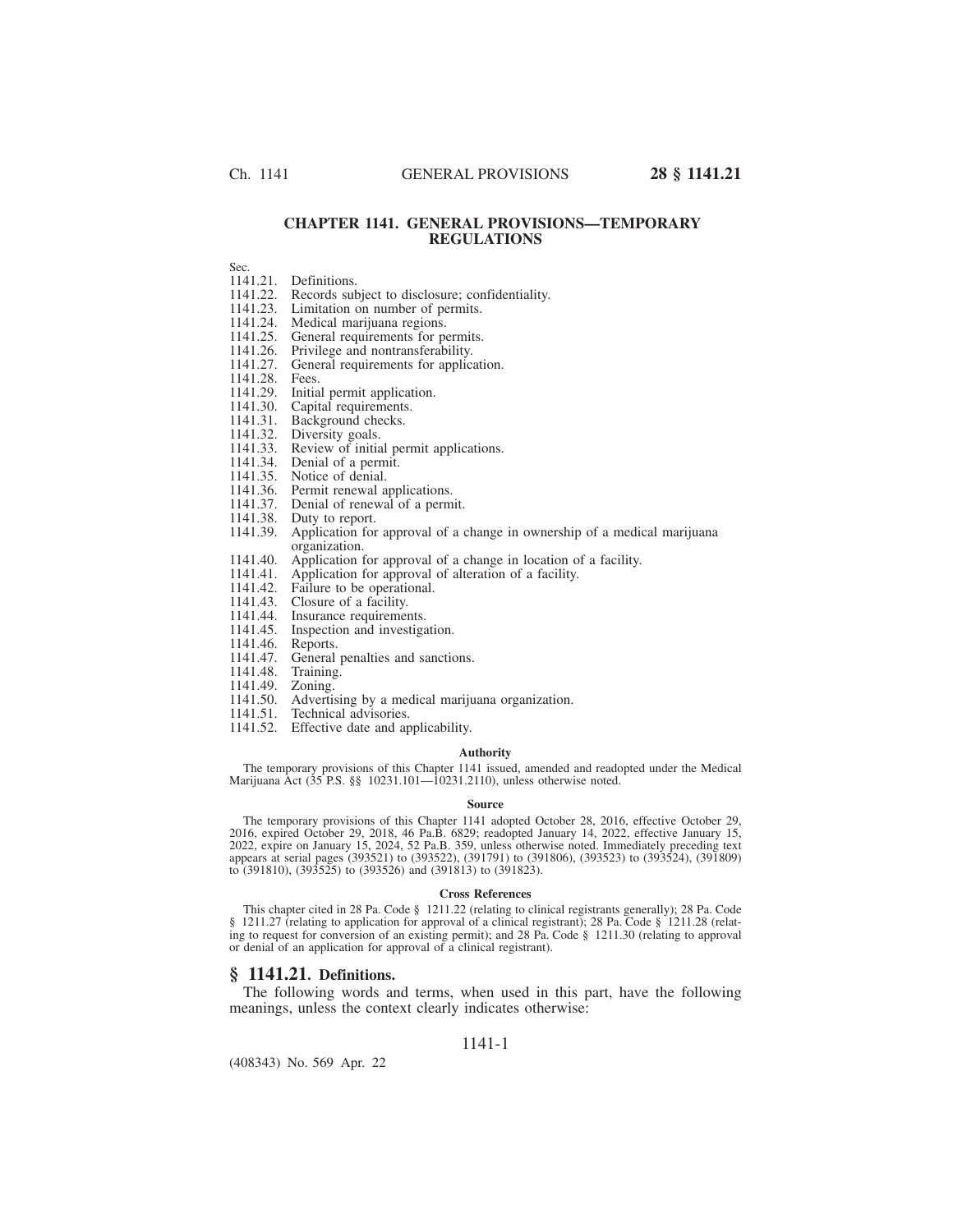*Act*—The Medical Marijuana Act (35 P.S. §§ 10231.101—10231.2110).

*Adverse event*—An injury resulting from the use of medical marijuana dispensed at a dispensary. An injury includes physical harm, mental harm or loss of function.

*Adverse loss*—A loss, discrepancy in inventory, diversion or theft of seeds, immature medical marijuana plants, medical marijuana plants, medical marijuana, medical marijuana products, funds or other property of a medical marijuana organization.

*Advertising*—The publication, dissemination, solicitation or circulation, for a fee, that is visual, oral, written or electronic to induce directly or indirectly an individual to patronize a particular dispensary, laboratory or practitioner, or to purchase particular medical marijuana products.

*Applicant*—

(i) Depending on the context the term may mean either of the following:

(A) A person who wishes to submit or submits an application to the Department for a permit to operate as a grower/processor or dispensary, or both, under the act and this part.

(B) A patient or a caregiver who submits an identification card application to the Department.

(ii) The term includes a legal guardian or a parent who submits an application on behalf of a patient.

(iii) The term does not include an individual under 21 years of age unless the Department has determined under section 507(a) of the act (35 P.S. § 10231.507(a)) that the individual should be permitted to serve as a caregiver.

*CBD*—Cannabidiol.

*Caregiver*—One of the following:

(i) An individual designated by a patient to obtain on behalf of a patient, and provide to a patient, a medical marijuana product.

(ii) For a minor patient, an individual who meets the requirements in section 506(2) of the act (35 P.S. § 10231.506(2)).

*Certified medical use*—The acquisition, possession, use or transportation of medical marijuana products by a patient, or the acquisition, possession, delivery, transportation or administration of medical marijuana products by a caregiver, for use as part of the treatment of the patient's serious medical condition, as authorized in a patient certification issued under the act, including enabling the patient to tolerate treatment for the serious medical condition.

*Change in control—The acquisition by a person or group of persons acting* in concert of a controlling interest in an applicant or permittee either all at one time or over the span of a 12-consecutive-month period.

## 1141-2

(408344) No. 569 Apr. 22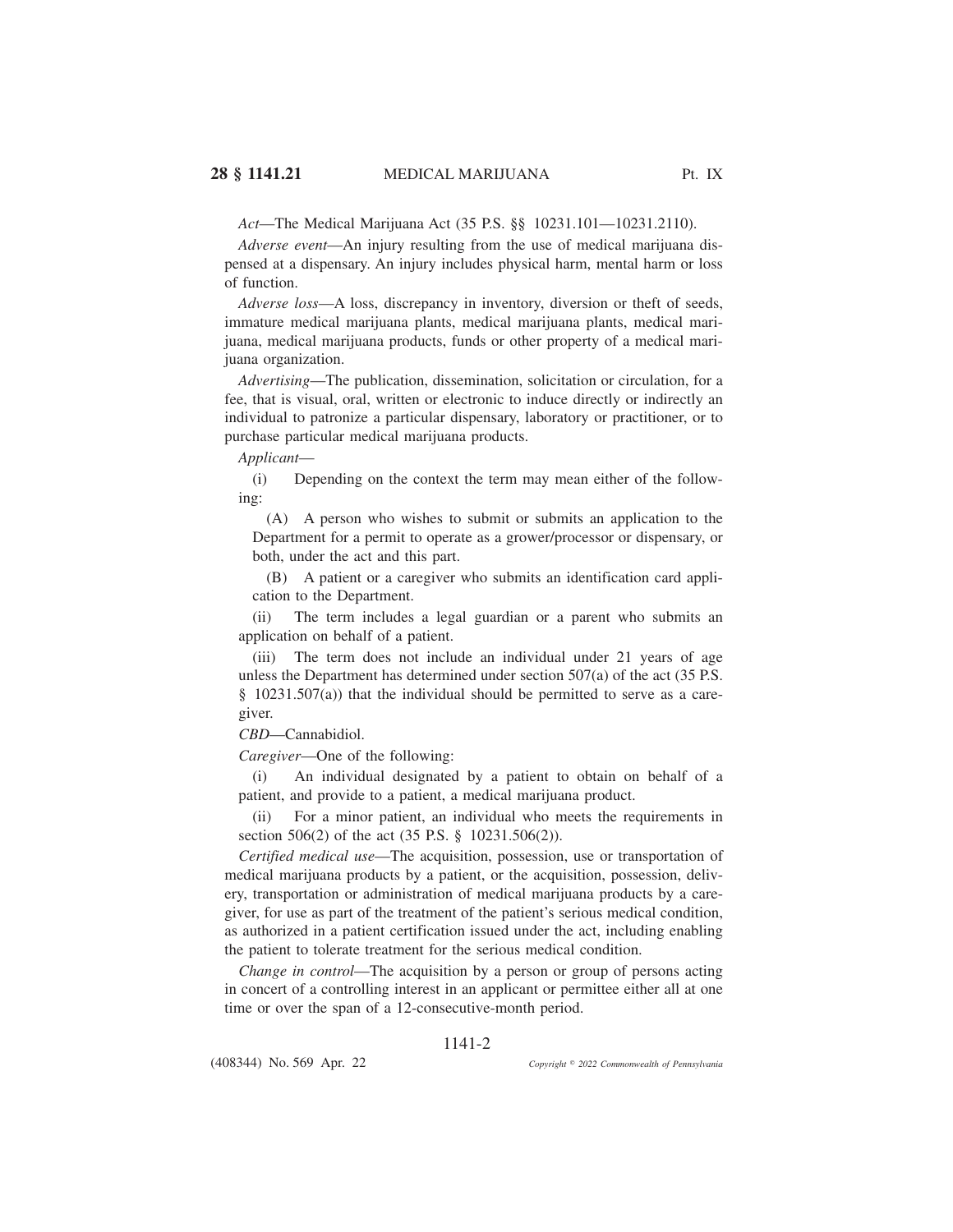*Change in ownership*—The addition or removal of a principal, operator or financial backer or a change in control of a medical marijuana organization after the Department approves an initial permit application or a permit renewal application.

*Clinical registrant*—An entity that:

(i) Holds a permit as both a grower/processor and a dispensary.

(ii) Has a contractual relationship with an academic clinical research center under which the academic clinical research center or its affiliate provides advice to the entity, regarding, among other areas, patient health and safety, medical applications and dispensing and management of controlled substances.

*Controlled substance*—A drug, substance or immediate precursor included in Schedules I—V as listed in section 4 of The Controlled Substance, Drug, Device and Cosmetic Act (35 P.S. § 780-104).

*Controlling interest*—

(i) For a publicly traded company, voting rights that entitle a person to elect or appoint one or more of the members of the board of directors or other governing board or the ownership or beneficial holding of 5% or more of the securities of the publicly traded company.

(ii) For a privately held entity, the ownership of any security in the entity.

*Department*—The Department of Health of the Commonwealth.

*Disadvantaged business*—The term as defined in 74 Pa.C.S. § 303(b) (relating to diverse business participation).

*Dispensary*—

(i) A person who holds a permit issued by the Department to dispense medical marijuana products.

(ii) The term does not include a health care medical marijuana organization as defined under sections 1901—1908 of the act (35 P.S. §§ 10231.1901—10231.1908).

*Diverse group*—A disadvantaged business, minority-owned business, women-owned business, service-disabled veteran-owned small business or veteran-owned small business that has been certified by a third-party certifying organization.

*Diverse participants*—The term includes the following:

(i) Individuals from diverse racial, ethnic and cultural backgrounds and communities.

(ii) Women.

(iii) Veterans.

(iv) Individuals with disabilities.

*Diversity plan*—A strategy that promotes or ensures participation by diverse groups in the management and operation of a medical marijuana organization through contracting and employment opportunities.

## 1141-3

(391791) No. 525 Aug. 18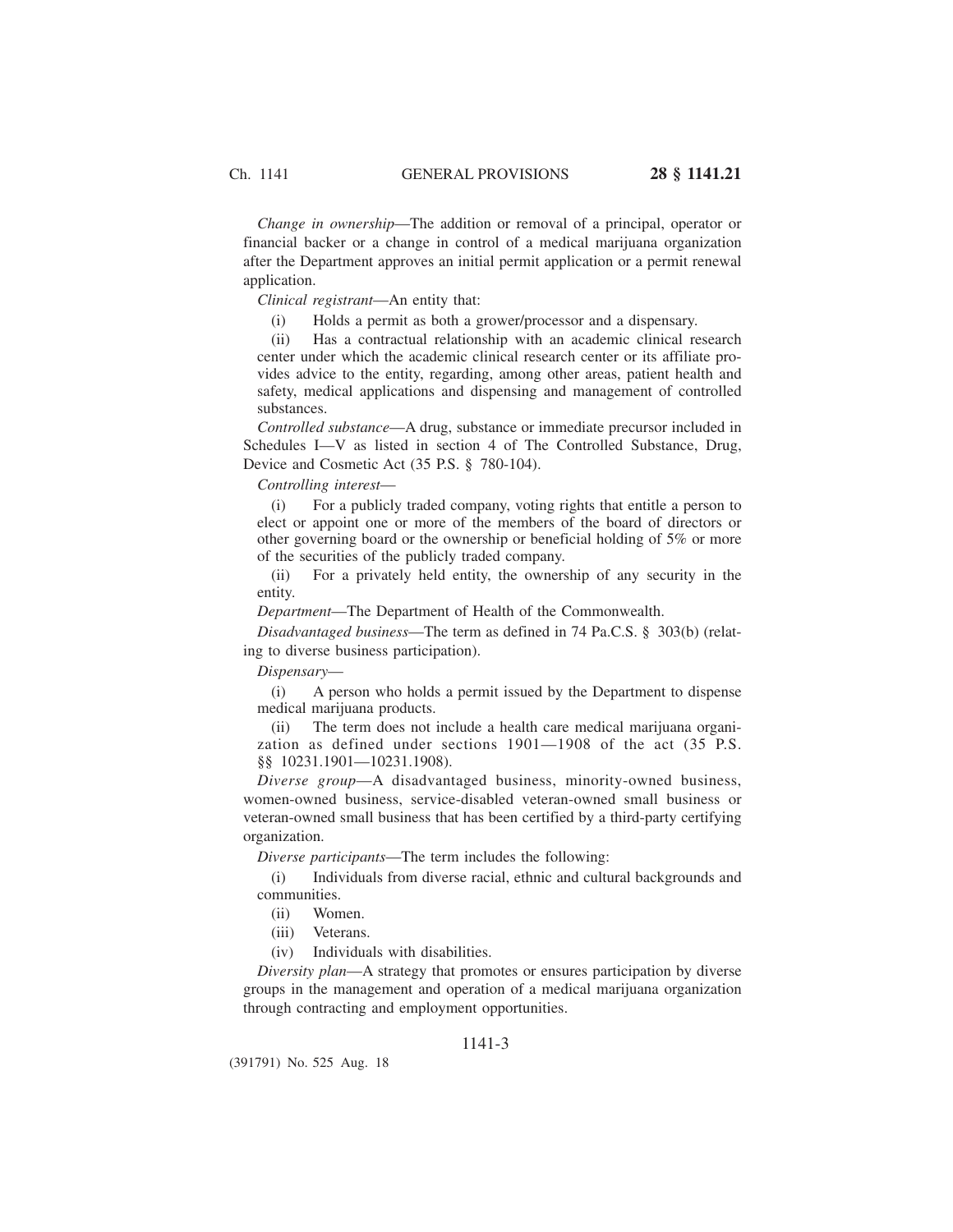*Electronic tracking system*—An electronic seed-to-sale system approved by the Department that is utilized by:

(i) A grower/processor to log, verify and monitor the receipt, use and sale of seeds, immature medical marijuana plants, medical marijuana plants, medical marijuana and medical marijuana products, the funds received by a grower/processor for the sale of seeds, immature medical marijuana plants, medical marijuana plants, medical marijuana and medical marijuana products to another medical marijuana organization, the disposal of medical marijuana waste and the recall of defective seeds, immature medical marijuana plants, medical marijuana plants, medical marijuana and medical marijuana products.

(ii) A dispensary to log, verify and monitor the receipt of medical marijuana product from a grower/processor, the verification of the validity of an identification card presented by a patient or caregiver, the dispensing of medical marijuana product to a patient or caregiver, the disposal of medical marijuana waste and the recall of defective medical marijuana products.

(iii) An approved laboratory to log, verify and monitor the receipt of samples and test samples for testing, the results of tests performed by the approved laboratory, and the disposal of tested and untested samples and test samples.

*Employee*—An individual who is hired for a wage, salary, fee or payment to perform work for an applicant or permittee.

*Excipients*—Solvents, chemicals or materials reported by a medical marijuana organization and approved by the Department for use in the processing of medical marijuana.

*Facility*—A structure and other appurtenances or improvements where a medical marijuana organization grows and processes or dispenses medical marijuana.

*Family or household member*—The term as defined in 23 Pa.C.S. § 6102 (relating to definitions).

*Financial backer*—An investor, mortgagee, bondholder, note holder, or other source of equity, capital or other assets other than a financial institution.

*Financial institution*—A bank, a National banking association, a bank and trust company, a trust company, a savings and loan association, a building and loan association, a mutual savings bank, a credit union or a savings bank.

*Form of medical marijuana*—The characteristics of the medical marijuana recommended or limited for a particular patient, including the method of consumption and any particular dosage, strain, variety and quantity or percentage of medical marijuana or particular active ingredient.

*Fund*—The Medical Marijuana Program Fund established in section 902 of the act (35 P.S. § 10231.902).

*Grower/processor*—

(i) A person who holds a permit from the Department under the act to grow and process medical marijuana.

## 1141-4

(391792) No. 525 Aug. 18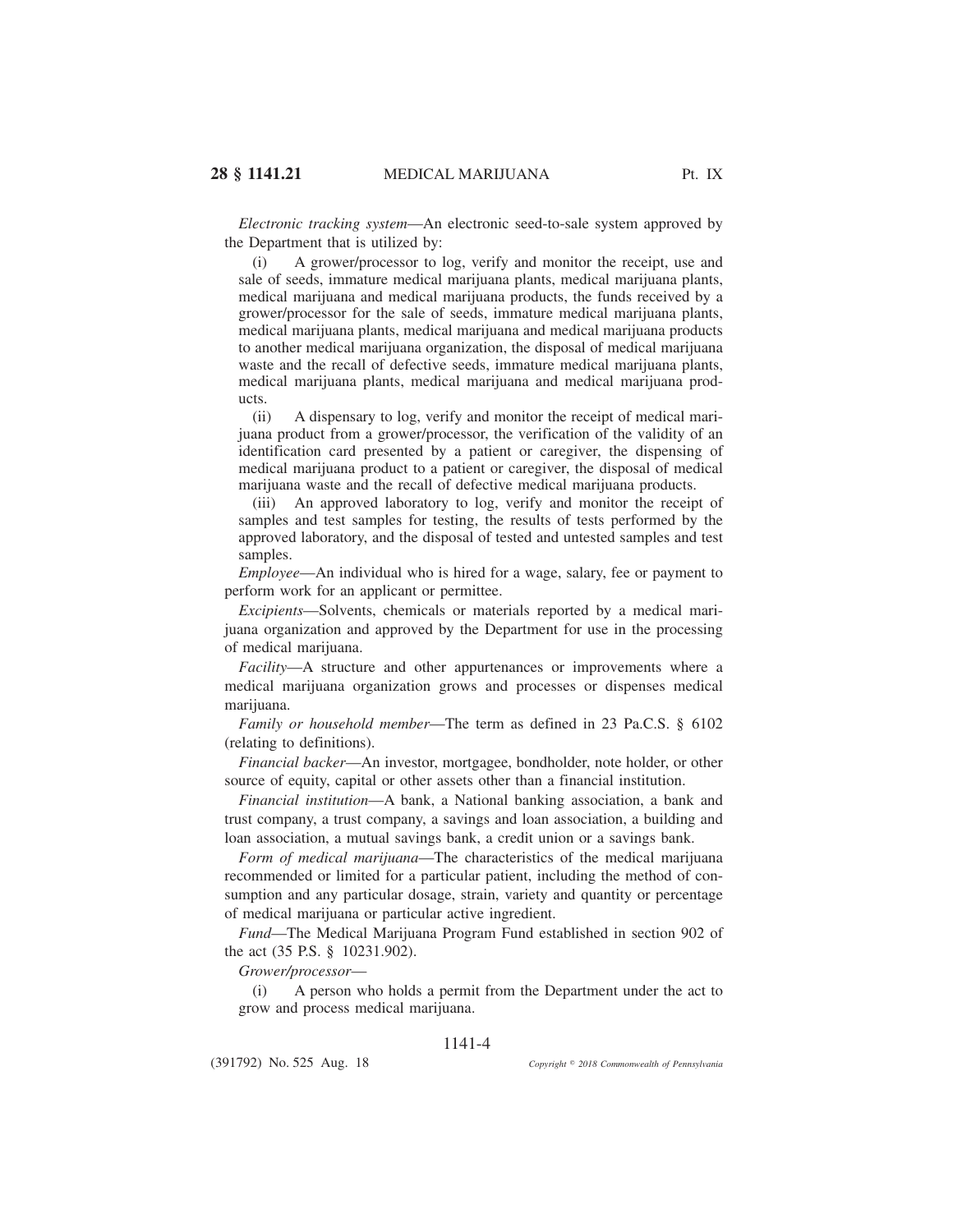(ii) The term does not include a health care medical marijuana organization as defined under sections 1901—1908 of the act.

*Health care medical marijuana organization*—A vertically integrated health system approved by the Department to dispense medical marijuana or grow and process medical marijuana, or both, in accordance with a research study under sections 1901—1908 of the act.

*Hydroponic nutrient solution*—A mixture of water, minerals and essential nutrients without soil used to grow medical marijuana plants.

*Identification card*—A document issued under section 501 of the act (35 P.S. § 10231.501) that authorizes a patient or caregiver to have access to medical marijuana products under the act.

*Immature medical marijuana plant*—A rootless, nonflowering part of a medical marijuana plant that is no longer than 12 inches and no wider than 12 inches produced from a cutting, clipping or seedling and that is in a growing container that is no larger than 2 inches wide and 2 inches tall that is sealed on the sides and bottom.

*Immediate family*—The term as defined in 4 Pa.C.S. § 1512(b) (relating to financial and employment interests).

*Industrial hemp*—The plant *Cannabis sativa* L., and any part of the plant, whether growing or not, with a delta-9 tetrahydrocannabinol concentration of not more than 0.3% on a dry-weight basis.

*Initial permit application*—The document submitted to the Department by an applicant that, if approved, grants a permit to an applicant.

*Laboratory*—A place, establishment or institution within this Commonwealth that has been issued a certificate of accreditation.

*Limited access area*—Any area on a site or within a facility where:

(i) Immature medical marijuana plants or medical marijuana plants are growing or being processed into medical marijuana.

(ii) Immature medical marijuana plants, medical marijuana plants, medical marijuana or medical marijuana products are being loaded into or out of transport vehicles.

(iii) Seeds, immature medical marijuana plants, medical marijuana plants, medical marijuana or medical marijuana products are packaged for sale or stored.

(iv) Medical marijuana waste is processed, stored or destroyed.

(v) Surveillance system devices are stored or maintained.

*Marijuana*—

(i) All parts of the plant *Cannabis sativa* L., whether growing or not, the seeds of that plant and resin extracted from any part of the plant, and every compound, manufacture, salt, derivative, mixture or preparation of the plant, its seeds or resin.

(ii) The term does not include industrial hemp.

## 1141-5

(391793) No. 525 Aug. 18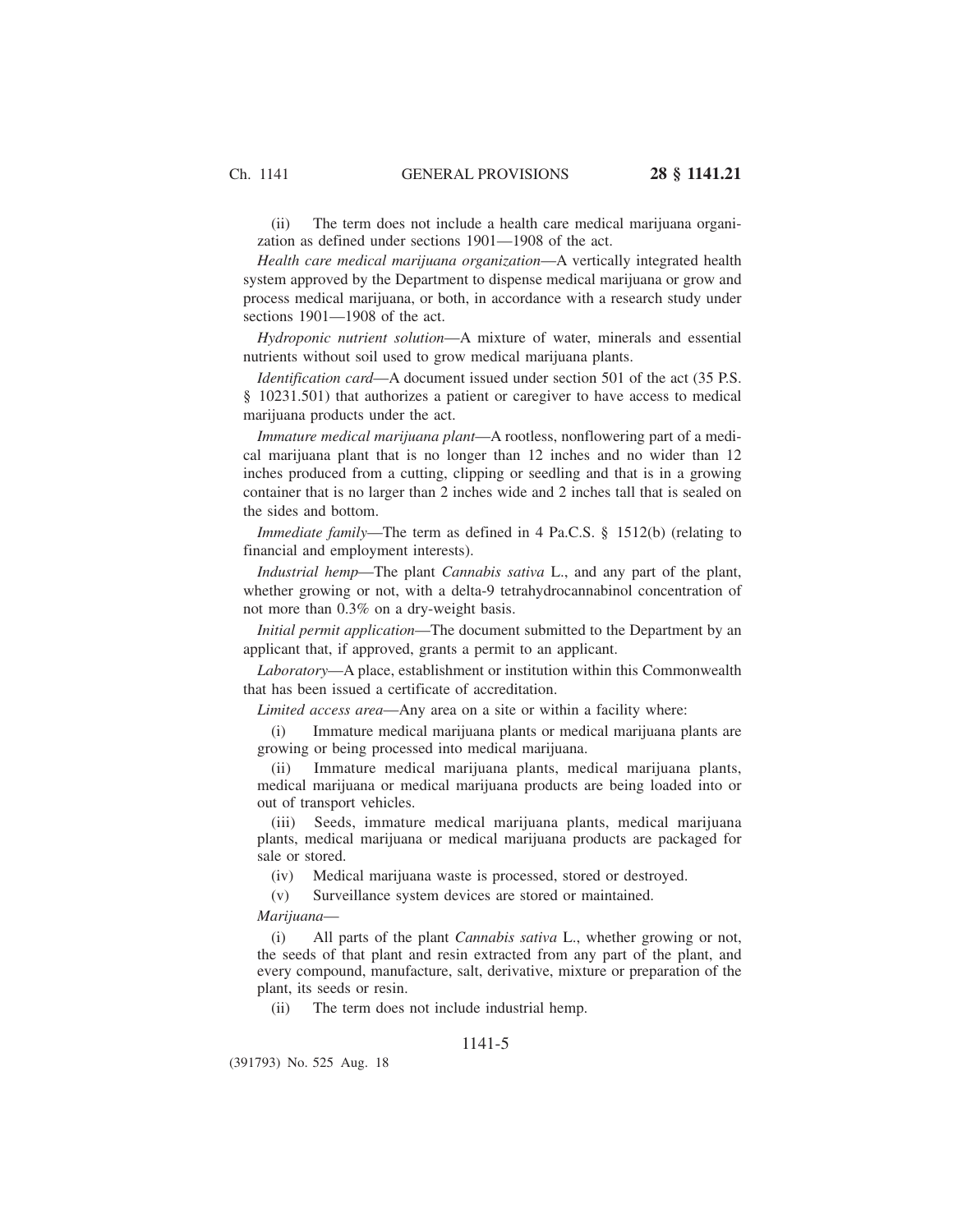(iii) The term does not include the mature stalks of *Cannabis sativa* L., fiber produced from the stalks, oil or cake made from the seeds of the plant, any other compound, manufacture, salt or derivative, mixture or preparation of the mature stalks.

*Medical marijuana*—Marijuana for certified medical use, limited to the following forms:

(i) Pill.

(ii) Oil.

(iii) Topical forms, including gels, creams or ointments.

(iv) A form medically appropriate for administration by vaporization or nebulization, including dry leaf or plant form for administration by vaporization.

(v) Tincture.

(vi) Liquid.

*Medical marijuana container*—A sealed, traceable, food compliant, tamper resistant, tamper evident container used for the purpose of containment of packaged medical marijuana products being transported from a grower/ processor to a medical marijuana organization or an approved laboratory.

*Medical marijuana organization*—

(i) A dispensary or a grower/processor.

(ii) The term does not include a health care medical marijuana organization under sections 1901—1908 of the act or a clinical registrant under sections 2001—2003 of the act (35 P.S. §§ 10231.2001—10231.2003)

*Medical marijuana plant*—A plant which is greater than 12 vertical inches in height from where the base of the stalk emerges from the growth medium to the tallest point of the plant, or greater than 12 horizontal inches in width from the end of one branch to the end of another branch.

*Medical marijuana product*—The final form and dosage of medical marijuana that is grown, processed, produced, sealed, labeled and tested by a grower/processor and sold to a dispensary.

*Medical Marijuana Program*—The program authorized under the act and implemented by the Department.

*Medical marijuana waste*—

(i) Solid, liquid, semi-solid or contained gaseous materials that are generated by a grower/processor or an approved laboratory.

(ii) The term includes:

(A) Unused, surplus, returned, recalled, contaminated or expired medical marijuana.

(B) Any medical marijuana plant material that is not used in the growing, harvesting or processing of medical marijuana, including flowers, stems, trim, leaves, seeds, dead medical marijuana plants, dead immature medical marijuana plants, unused medical marijuana plant parts, unused immature medical marijuana plant parts or roots.

(C) Spent hydroponic nutrient solution.

## 1141-6

(391794) No. 525 Aug. 18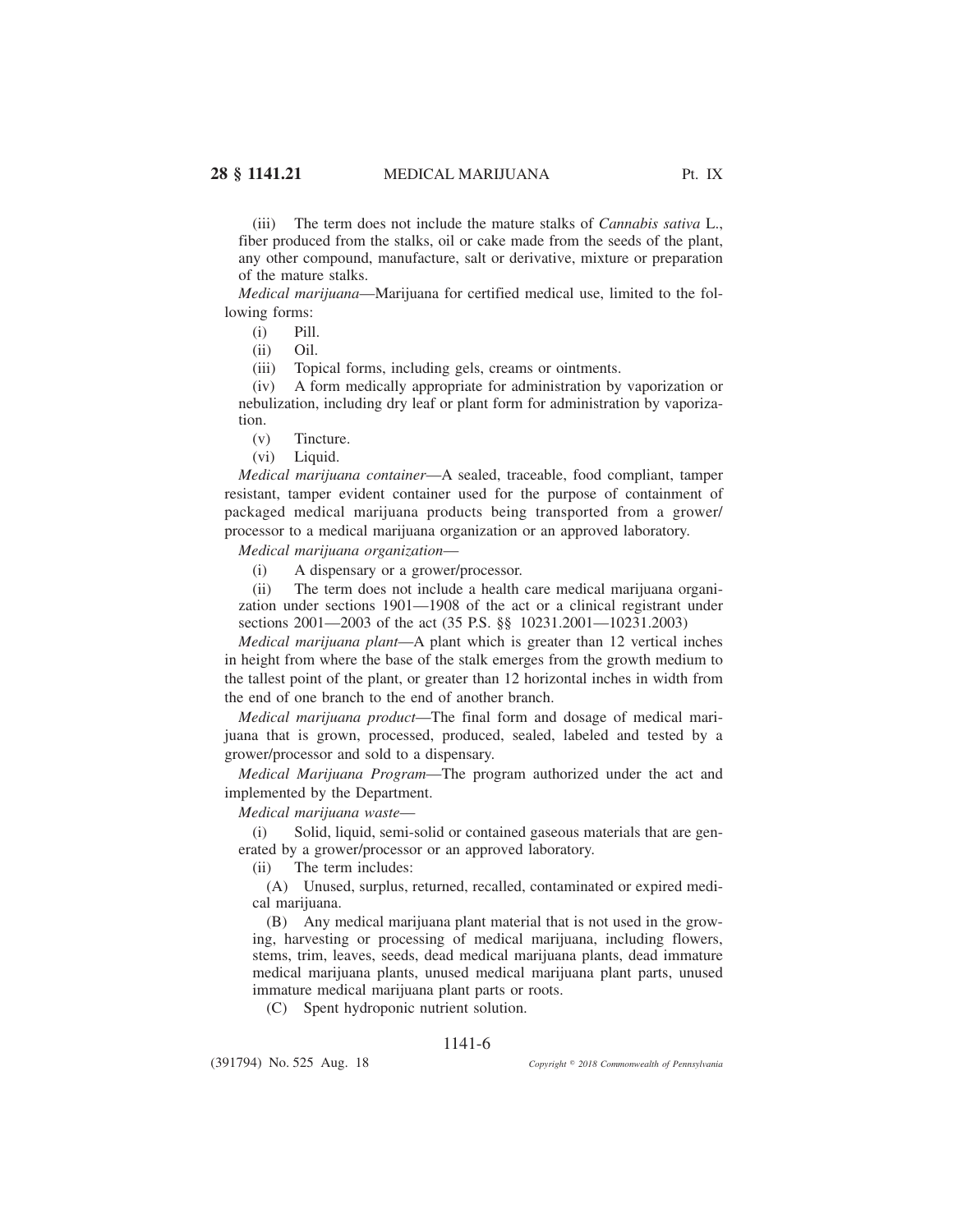(D) Unused containers for growing immature medical marijuana plants or medical marijuana plants or for use in the growing and processing of medical marijuana.

(E) Unused fertilizers and pesticides.

(F) Unused excipients.

(G) Wastewater.

*Minority-owned business*—The term as defined in 74 Pa.C.S. § 303(b). *Municipal waste*—The term as defined in section 103 of the Solid Waste Management Act (35 P.S. § 6018.103).

*Municipality*—A city, borough, incorporated town or township.

*Nebulization*—The generation of medical marijuana products in the form of fine spray for medicinal inhalation.

*Nutrient*—The essential elements and compounds necessary for the growth, metabolism and development of medical marijuana plants.

*Nutrient practice*—The use by a grower/processor of essential elements and compounds necessary for the growth, metabolism and development of seeds, immature medical marijuana plants or medical marijuana plants.

*Operational*—The time at which the Department determines that a medical marijuana organization is ready, willing and able to properly carry on the activity for which a permit has been issued under this part, including the implementation of an electronic tracking system.

*Operator*—An individual who directly oversees or manages the day-to-day business functions for an applicant or permittee and has the ability to direct employee activities onsite and offsite or within a facility for which a permit is sought or has been issued under this part.

*Patient*—An individual who:

- (i) Has a serious medical condition.
- (ii) Has met the requirements for certification under the act.
- (iii) Is a resident of this Commonwealth.

*Permit*—An authorization issued by the Department to an applicant to conduct activities authorized under the act.

*Permittee*—A person who has been issued an authorization to operate as a medical marijuana organization under the act and this part.

*Person*—A natural person, corporation, foundation, organization, business trust, estate, limited liability company, licensed corporation, trust, partnership, limited liability partnership, association or other form of legal business entity.

*Practitioner*—A physician who is registered with the Department under section 401 of the act (35 P.S. § 10231.401).

*Principal*—An officer, director or person who directly or beneficially owns securities of an applicant or permittee, or a person who has a controlling interest in an applicant or permittee or who has the ability to elect the majority of the board of directors of an applicant or permittee or otherwise control an applicant or permittee, other than a financial institution.

## 1141-7

(391795) No. 525 Aug. 18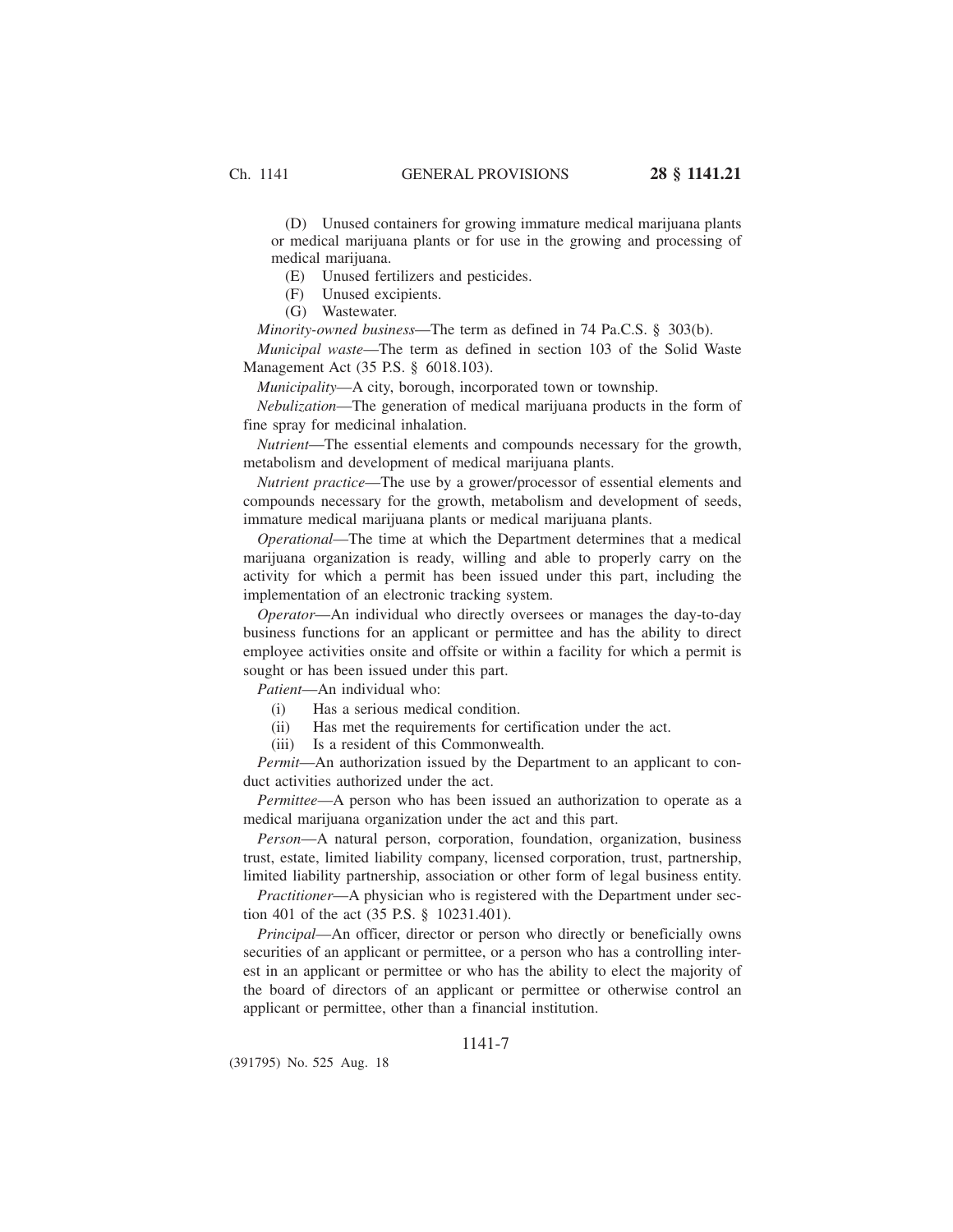*Publicly traded company*—A person other than an individual who:

(i) Has a class or series of securities registered under the Securities Exchange Act of 1934 (15 U.S.C.A. §§ 78a—78pp) or on a foreign stock exchange determined by the Department to have similar listing and reporting requirements to exchanges that are regulated under the Securities Exchange Act of 1934.

(ii) Is a registered management company under the Investment Company Act of 1940 (15 U.S.C.A. §§ 80a-1—80a-64).

(iii) Is subject to the reporting obligations imposed by section 15(d) of the Securities Exchange Act of 1934 (15 U.S.C.A. § 78o(d)) by reason of having filed a registration statement which has become effective under the Securities Act of 1933 (15 U.S.C.A. §§ 77a—77aa).

*Security*—The term as defined in section 102(t) of the Pennsylvania Securities Act of 1972 (70 P.S. § 1-102(t)).

*Serious medical condition*—Any of the following conditions:

(i) Cancer, including remission therapy.

(ii) Positive status for Human Immunodeficiency Virus or Acquired Immune Deficiency Syndrome.

(iii) Amyotrophic lateral sclerosis.

- (iv) Parkinson's disease.
- (v) Multiple sclerosis.

(vi) Damage to the nervous tissue of the central nervous system (brainspinal cord) with objective neurological indication of intractable spasticity, and other associated neuropathies.

(vii) Epilepsy.

- (viii) Inflammatory bowel disease.
- (ix) Neuropathies.
- (x) Huntington's disease.
- (xi) Crohn's disease.
- (xii) Post-traumatic stress disorder.
- (xiii) Intractable seizures.
- (xiv) Glaucoma.
- (xv) Sickle cell anemia.

(xvi) Severe chronic or intractable pain of neuropathic origin or severe chronic or intractable pain.

(xvii) Autism.

- (xviii) Neurodegenerative diseases.
- (ixx) Terminal illness.
- (xx) Dyskinetic and spastic movement disorders.

(xxi) Opioid use disorder for which conventional therapeutic interventions are contraindicated or ineffective, or for which adjunctive therapy is indicated in combination with primary therapeutic interventions.

*Service-disabled*—The term as defined in 51 Pa.C.S. § 9601 (relating to definitions).

*Service-disabled veteran-owned small business*—The term as defined in 51 Pa.C.S. § 9601.

# 1141-8

(391796) No. 525 Aug. 18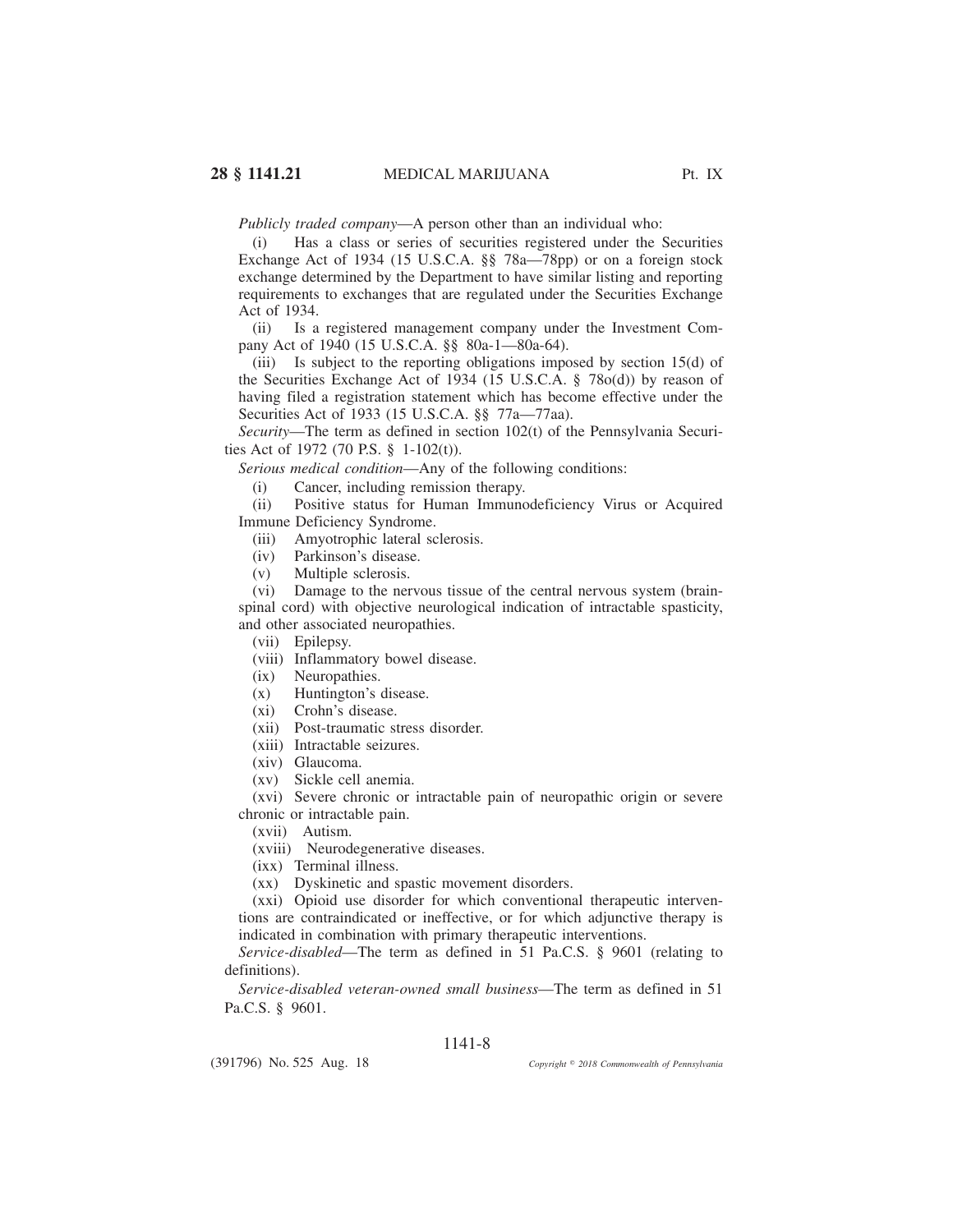*Site*—The total area contained within the property line boundaries in which a facility is operated by a medical marijuana organization.

*Spent hydroponic nutrient solution*—Hydroponic nutrient solution that has been used and can no longer serve the purpose for which it was produced.

*THC*—Tetrahydrocannabinol.

*Terminal illness*—A condition or disease for which the medical prognosis of life expectancy is approximately 1 year or less if the condition or disease runs its normal course.

*Third-party certifying organization*—The term as defined in 74 Pa.C.S. § 303(b).

*Transport vehicle*—A vehicle that meets the requirements of the act and is used to transport seeds, immature medical marijuana plants, medical marijuana plants, medical marijuana and medical marijuana products between medical marijuana organizations or between medical marijuana organizations and an approved laboratory.

*Unit*—The weight or volume of total usable medical marijuana products, calculated in metric units.

*Vaporization*—The generation of medical marijuana products in the form of vapor for medicinal inhalation.

*Veteran*—The term as defined in 51 Pa.C.S. § 9601.

*Veteran-owned small business*—The term as defined in 51 Pa.C.S. § 9601. *Women-owned business*—The term as defined in 74 Pa.C.S. § 303(b).

### **Source**

The temporary provisions of this § 1141.21 amended January 13, 2017, effective January 14, 2017, expire on January 14, 2019, 47 Pa.B. 199; amended May 11, 2018, effective May 17, 2018, expire on May 12, 2020, 48 Pa.B. 2767. Immediately preceding text appears at serial pages (390707) to (390708) and (385907) to (385912).

## **§ 1141.22. Records subject to disclosure; confidentiality.**

(a) The following records are public records and are subject to disclosure under the Right-to-Know Law (65 P.S. §§ 67.101—67.3104):

(1) An application submitted under the act, except to the extent that the application contains any of the information listed in subsection (b).

(2) The name, business address and medical credentials of a practitioner.

(3) Information regarding penalties or other disciplinary actions taken against a permittee by the Department for a violation of the act.

(b) The following information is considered confidential, is not subject to the Right-to-Know Law and will not otherwise be released to a person unless pursuant to court order:

(1) Information in the possession of the Department or any of its contractors regarding a practitioner's registration information that is not listed as a public record under subsection (a).

(2) The name or other personal identifying information of a patient or caregiver who applies for or is issued an identification card.

## 1141-9

(391797) No. 525 Aug. 18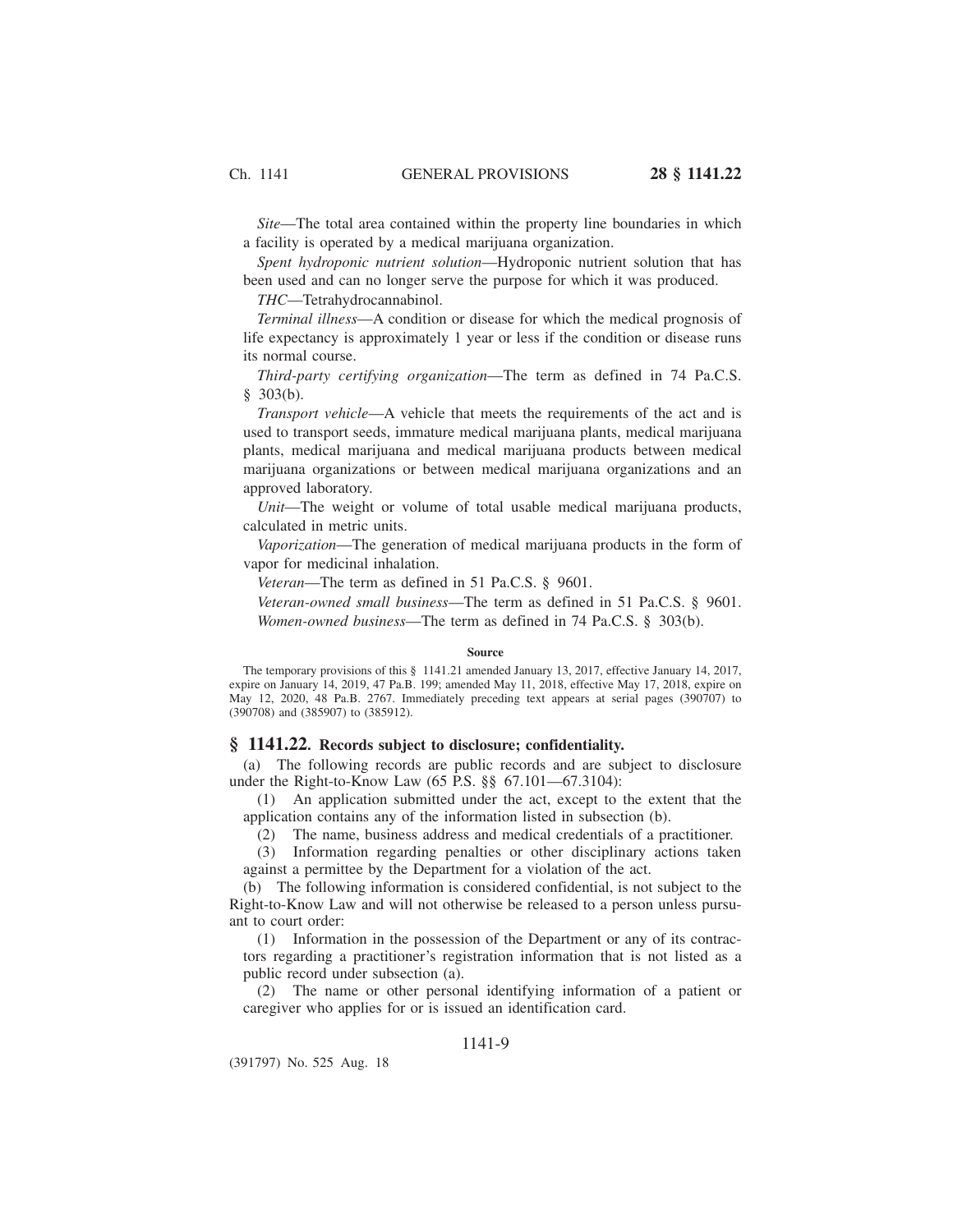(3) Individual identifying information concerning a patient or caregiver, or both.

(4) A patient certification issued by a practitioner.

(5) Any information on an identification card.

(6) Information provided by the Pennsylvania State Police regarding a caregiver, including criminal history record information, as set forth in § 1141.31 (relating to background checks).

(7) Information regarding a patient's serious medical condition.

(8) Other information regarding a patient, caregiver, practitioner or medical marijuana organization not listed in subsection (a) that falls within an exception to the Right-to-Know Law, or is otherwise considered to be confidential proprietary information by other law.

(9) Information regarding the physical features of, and security measures installed in, a facility.

(10) Information maintained in the electronic tracking system of a grower/ processor, an approved laboratory and a dispensary.

(11) The names and any other information relating to persons reviewing permit applications, including a reviewer's individual permit application reviews and notes.

(12) Information relating to an applicant's diversity plan that is marked confidential proprietary or trade secret.

(c) An applicant shall mark confidential proprietary information as confidential proprietary or trade secret information, as defined in section 102 of the Right-to-Know Law (65 P.S. § 67.102), prior to submission of a permit application to the Department.

(d) An applicant's failure to redact confidential proprietary or trade secret information in its submitted permit application will result in disclosure to the public of the confidential proprietary or trade secret information in response to a Right-to-Know Law request.

(e) An applicant is responsible for defending its own redactions in any administrative or court proceeding, including any appeals. Any information not adequately defended by the applicant may result in full disclosure of the information in un-redacted form.

### **Source**

The temporary provisions of this § 1141.22 amended January 13, 2017, effective January 14, 2017, expire on January 14, 2019, 47 Pa.B. 199; amended May 11, 2018, effective May 17, 2018, expire on May 12, 2020, 48 Pa.B. 2767. Immediately preceding text appears at serial pages (385912) to (385913).

### **Cross References**

This section cited in 28 Pa. Code § 1141.29 (relating to initial permit application); and 28 Pa. Code § 1141.32 (relating to diversity goals).

### **§ 1141.23. Limitation on number of permits.**

Notwithstanding section 2002 of the act (35 P.S. § 10231.2002), the following limitations apply regarding the number of permits to be issued under this part:

(1) The Department will not initially issue permits to more than 25 applicants for grower/processor permits. The following apply:

### 1141-10

(391798) No. 525 Aug. 18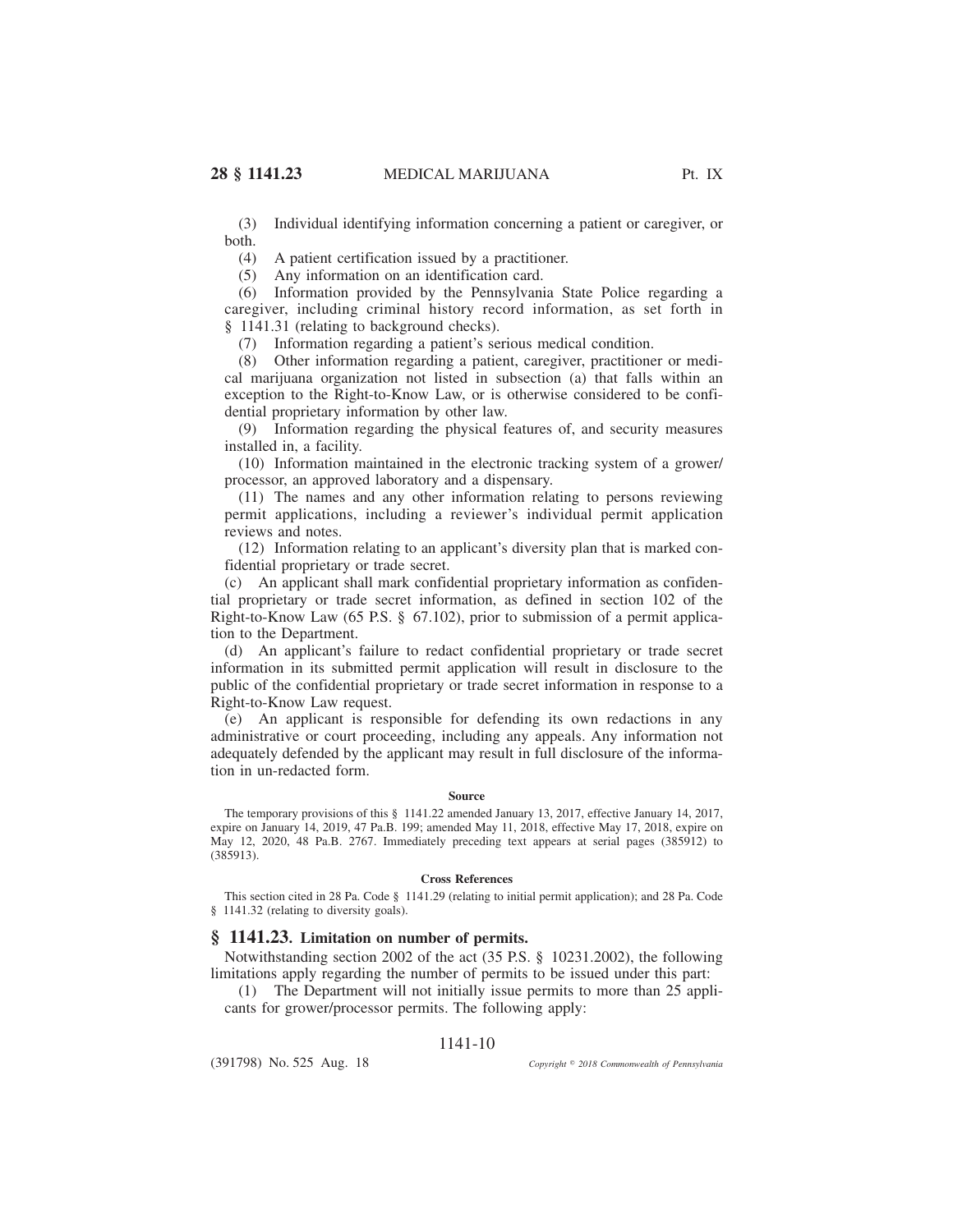(i) The Department will not issue more than one individual grower/ processor permit to one person.

(ii) The Department will not issue an individual dispensary permit to more than five individual grower/processors.

(2) The Department will not initially issue permits to more than 50 applicants for dispensary permits. The following apply:

(i) The Department will not issue more than five individual dispensary permits to one person.

(ii) A dispensary permit may be used to provide medical marijuana at no more than three separate locations as approved by the Department.

(3) In accordance with section  $1202(i)(5)(iv)$  of the act (35 P.S.  $§$  10231.1202(j)(5)(iv)), the Department may issue permits in addition to those in paragraphs (1) and (2) if necessary as the Medical Marijuana Program expands, including to comply with an order of court. No more than 20% of the total number of growers/processors may also be issued permits as dispensaries.

#### **Source**

The temporary provisions of this § 1141.23 amended May 11, 2018, effective May 17, 2018, expire on May 12, 2020, 48 Pa.B. 2767. Immediately preceding text appears at serial page (385913).

### **§ 1141.24. Medical marijuana regions.**

(a) The Department will issue permits to applicants in each of six medical marijuana regions. The six medical marijuana regions are as follows:

(1) *Region 1*—The geographical region comprised of the counties of the Department's Southeast District, which includes Berks, Bucks, Chester, Delaware, Lancaster, Montgomery, Philadelphia and Schuylkill.

(2) *Region 2*—The geographical region comprised of the counties of the Department's Northeast District, which includes Carbon, Lackawanna, Lehigh, Luzerne, Monroe, Northampton, Pike, Susquehanna, Wayne and Wyoming.

(3) *Region 3*—The geographical region comprised of the counties of the Department's Southcentral District, which includes Adams, Bedford, Blair, Cumberland, Dauphin, Franklin, Fulton, Huntingdon, Juniata, Lebanon, Mifflin, Perry and York.

(4) *Region 4*—The geographical region comprised of the counties of the Department's Northcentral District, which includes Bradford, Centre, Clinton, Columbia, Lycoming, Montour, Northumberland, Potter, Snyder, Sullivan, Tioga and Union.

(5) *Region 5*—The geographical region comprised of the counties of the Department's Southwest District, which includes Allegheny, Armstrong, Beaver, Butler, Cambria, Fayette, Greene, Indiana, Somerset, Washington and Westmoreland.

(6) *Region 6*—The geographical region comprised of the counties of the Department's Northwest District, which includes Cameron, Clarion, Clearfield, Crawford, Elk, Erie, Forest, Jefferson, Lawrence, McKean, Mercer, Venango and Warren.

(b) The Department will consider the following factors about each region in its determination to grant or deny an initial permit to an applicant:

(1) Regional population.

## 1141-11

(391799) No. 525 Aug. 18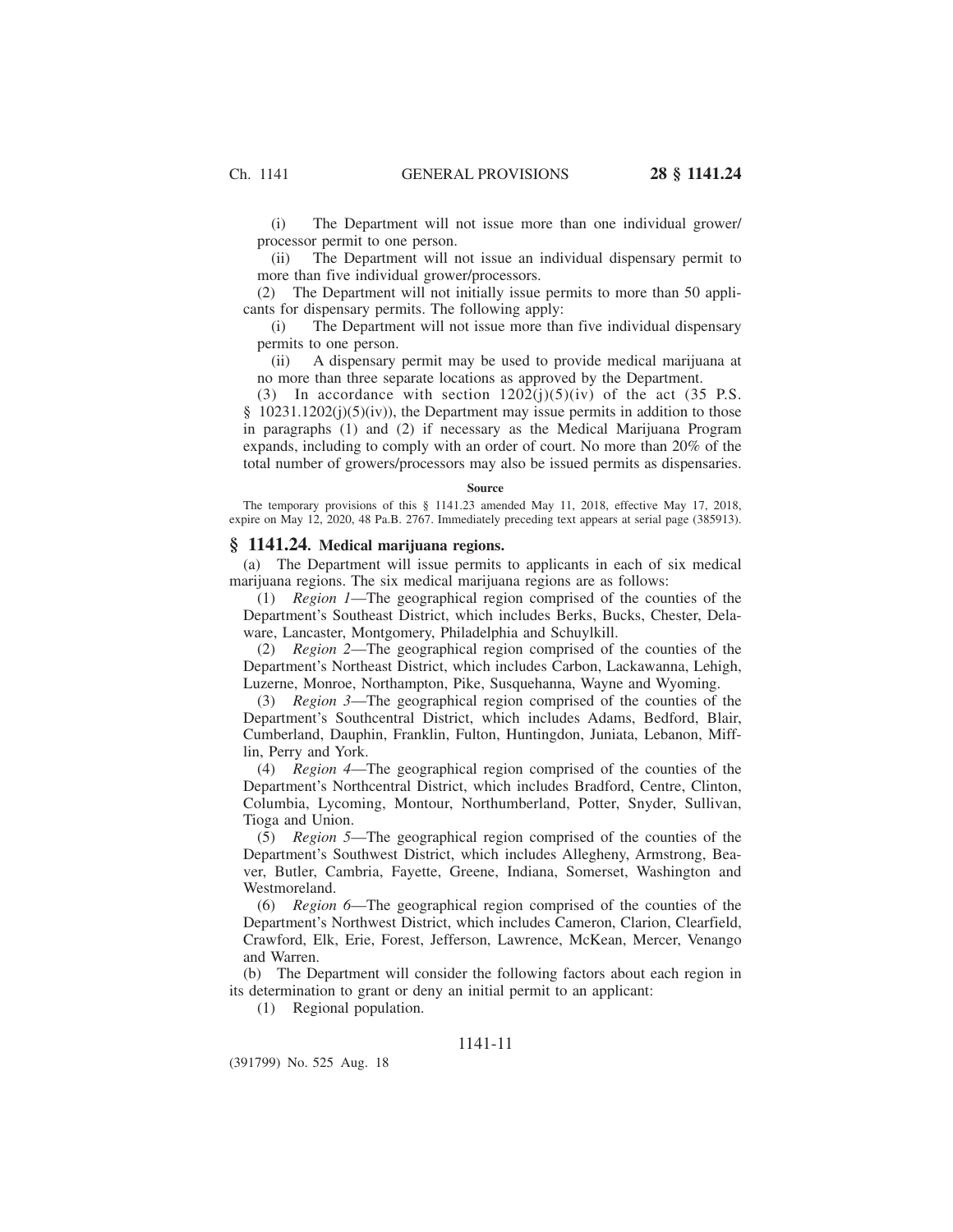- (2) The number of patients suffering from a serious medical condition.
- (3) The types of serious medical conditions in the region.
- (4) Access to public transportation.
- (5) The health care needs of rural and urban areas.
- (6) Areas with recognized need for economic development.

(c) The publication of this section in the *Pennsylvania Bulletin* is deemed to be the notice of the establishment of the regions required under section 604 of the act (35 P.S. § 10231.604). The Department may change the number or boundaries of the regions every 2 years upon publication of notice of the adjustment in the *Pennsylvania Bulletin*.

### **Source**

The temporary provisions of this § 1141.24 amended January 13, 2017, effective January 14, 2017, expire on January 14, 2019, 47 Pa.B. 199; amended May 11, 2018, effective May 17, 2018, expire on May 12, 2020, 48 Pa.B. 2767. Immediately preceding text appears at serial pages (385913) to (385914).

### **Cross References**

This section cited in 28 Pa. Code § 1141.33 (relating to review of initial permit applications).

## **§ 1141.25. General requirements for permits.**

(a) The Department may issue a permit to an applicant only for the specific location identified in the applicant's application, by name and address. A permit will specify that the applicant is authorized to begin the process necessary to become operational. A permit is only valid for the person named in the permit and only for the location specified in the permit.

(b) The medical marijuana organization shall conspicuously post its permit in a location within its facility that is visible to the Department or its authorized agents and law enforcement.

(c) A permit will not be issued to a medical marijuana organization for use in a personal residence or any other location where the Department or its authorized agents or law enforcement would have limited access.

(d) A permit will not be issued to a medical marijuana organization for a site or facility located on lands owned by the United States or the Commonwealth.

(e) A permit is valid for 1 year from the date of issuance.

#### **Source**

The temporary provisions of this § 1141.25 amended May 11, 2018, effective May 17, 2018, expire on May 12, 2020, 48 Pa.B. 2767. Immediately preceding text appears at serial page (385915).

### **§ 1141.26. Privilege and nontransferability.**

(a) The issuance or renewal of a permit to a medical marijuana organization is a revocable privilege.

(b) A permit issued under this part is not transferable to any person or any location.

#### **Source**

The temporary provisions of this § 1141.26 amended May 11, 2018, effective May 17, 2018, expire on May 12, 2020, 48 Pa.B. 2767. Immediately preceding text appears at serial page (385915).

### 1141-12

(391800) No. 525 Aug. 18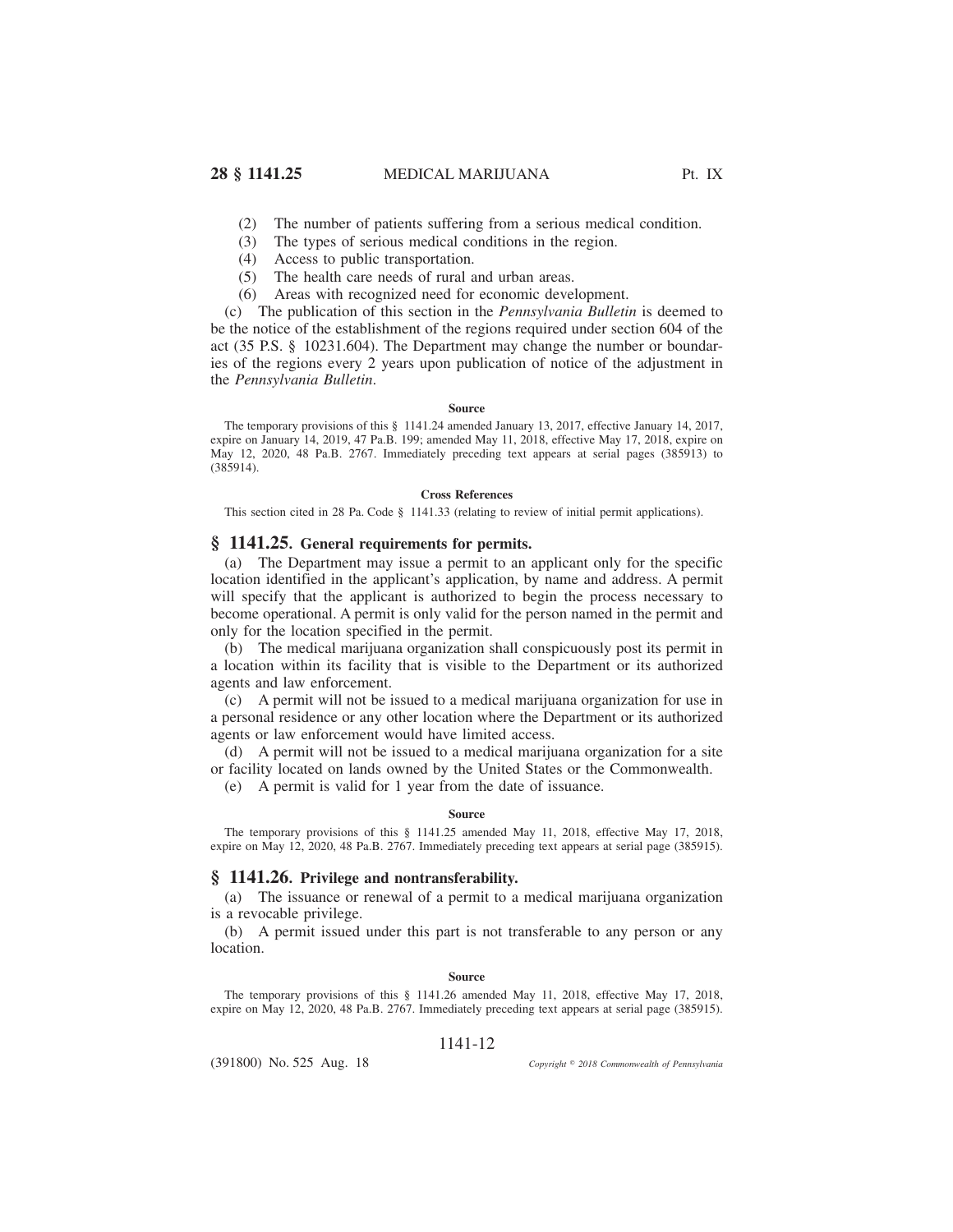### **§ 1141.27. General requirements for application.**

(a) The types of applications to be submitted to the Department under this part include:

(1) An initial permit application.

(2) A permit renewal application.

(3) An application for approval of a change in ownership of a medical marijuana organization authorized by a permit.

(4) An application for approval of a change of location of a facility authorized by a permit.

(5) An application for approval of alteration of a facility authorized by a permit.

(6) An application for additional dispensary locations.

(7) An application for approval of a laboratory.

(b) By submitting an application to the Department, an applicant consents to any investigation, to the extent deemed appropriate by the Department, of the applicant's ability to meet the requirements under the act applicable to the application.

(c) An application is not complete and will be rejected by the Department unless:

(1) The payment of the applicable application fee in § 1141.28 (relating to fees) is submitted with the application.

(2) The applicant and its principals and other persons affiliated with the applicant identified by the Department are current in all tax obligations due and owing to the Commonwealth. An applicant, as part of the application, shall provide tax clearance certificates issued by the Department of Revenue and the Department of Labor and Industry for the applicant and its principals and other persons affiliated with the applicant identified by the Department verifying that the applicant does not have outstanding tax obligations to the Commonwealth. The Department may consider the application to be complete if the applicant states on a form prescribed by the Department of Revenue or the Department of Labor and Industry that tax clearance certificates have been requested at the time the application was submitted to the Department.

(3) All required information for each section of the application, including attachments and any supplemental information required by the Department, is submitted to the Department.

(4) Nothing in this subsection requires the Department to request additional or supplemental information from an applicant.

(d) An application that is rejected by the Department as incomplete will be returned to the applicant without further consideration by the Department and the initial permit fee will be refunded.

(e) An application submitted under this part must contain the following statement signed by the applicant:

A false statement made in this application is punishable under the applicable provisions of 18 Pa.C.S. Ch. 49 (relating to falsification and intimidation).

## 1141-13

(391801) No. 525 Aug. 18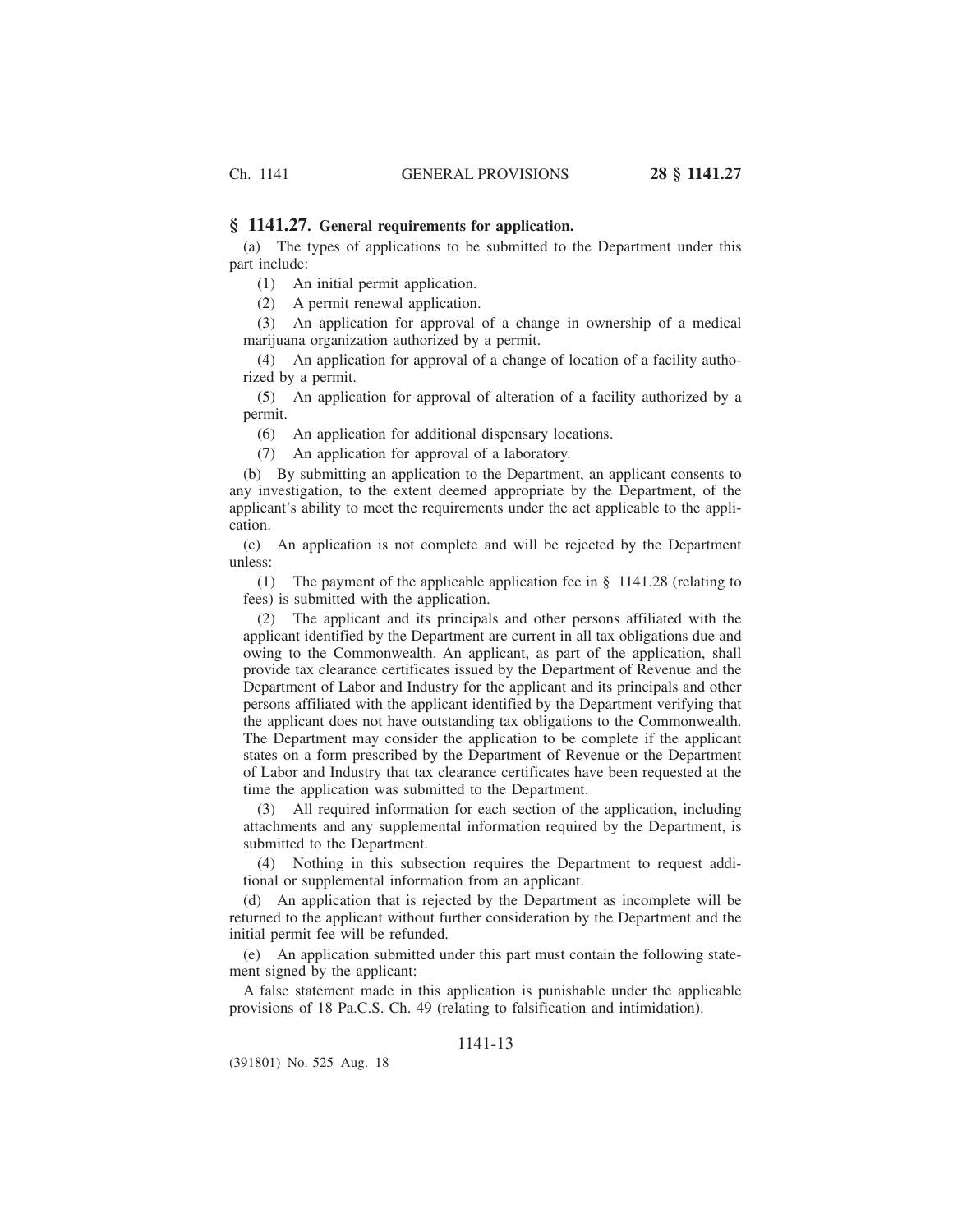#### **Source**

The temporary provisions of this § 1141.27 amended January 13, 2017, effective January 14, 2017, expire on January 14, 2019, 47 Pa.B. 199; amended May 11, 2018, effective May 17, 2018, expire on May 12, 2020, 48 Pa.B. 2767. Immediately preceding text appears at serial pages (385915) to (385916).

### **Cross References**

This section cited in 28 Pa. Code § 1141.29 (relating to initial permit application).

### **§ 1141.28. Fees.**

(a) An applicant for an initial grower/processor permit or renewal permit shall pay the following fees by certified check or money order to the Department:

(1) Initial permit application fee—\$10,000. The initial permit application fee shall be submitted with the initial permit application and is nonrefundable, except as provided in §  $1141.29(a)(3)$  (relating to initial permit application).

(2) Initial permit fee—\$200,000. The initial permit fee shall be submitted with the initial permit application and will be refunded if the initial permit is not granted.

(3) Permit renewal fee—\$10,000. The permit renewal fee shall be submitted with a renewal application and will be refunded if the renewal permit is not granted.

(4) An initial permit fee refund will be issued to the business named by the applicant in the permit application, in care of the primary contact provided by the applicant, and mailed to the primary contact's mailing address provided by the applicant.

(b) An applicant for an initial dispensary permit or renewal permit shall pay the following fees by certified check or money order to the Department:

(1) Initial permit application fee—\$5,000. The initial permit application fee shall be submitted with the initial permit application and is nonrefundable, except as otherwise provided in this part.

(2) Initial permit fee—\$30,000 for each dispensary location. The initial permit fee shall be submitted with the initial permit application and will be refunded if the initial permit is not granted.

(3) Permit renewal fee—\$5,000. The permit renewal fee shall be submitted with a renewal application and will be refunded if the renewal permit is not granted.

(4) An initial permit fee refund will be issued to the business named by the applicant in the permit application, in care of the primary contact provided by the applicant, and mailed to the primary contact's mailing address provided by the applicant.

(c) A medical marijuana organization shall pay a fee of \$250 by certified check or money order to the Department with the submission of the following:

(1) An application for approval of a change in ownership of a medical marijuana organization.

(2) An application for approval of a change of location of a facility authorized by a permit.

(3) An application for approval of alteration of a facility authorized by a permit.

# 1141-14

(391802) No. 525 Aug. 18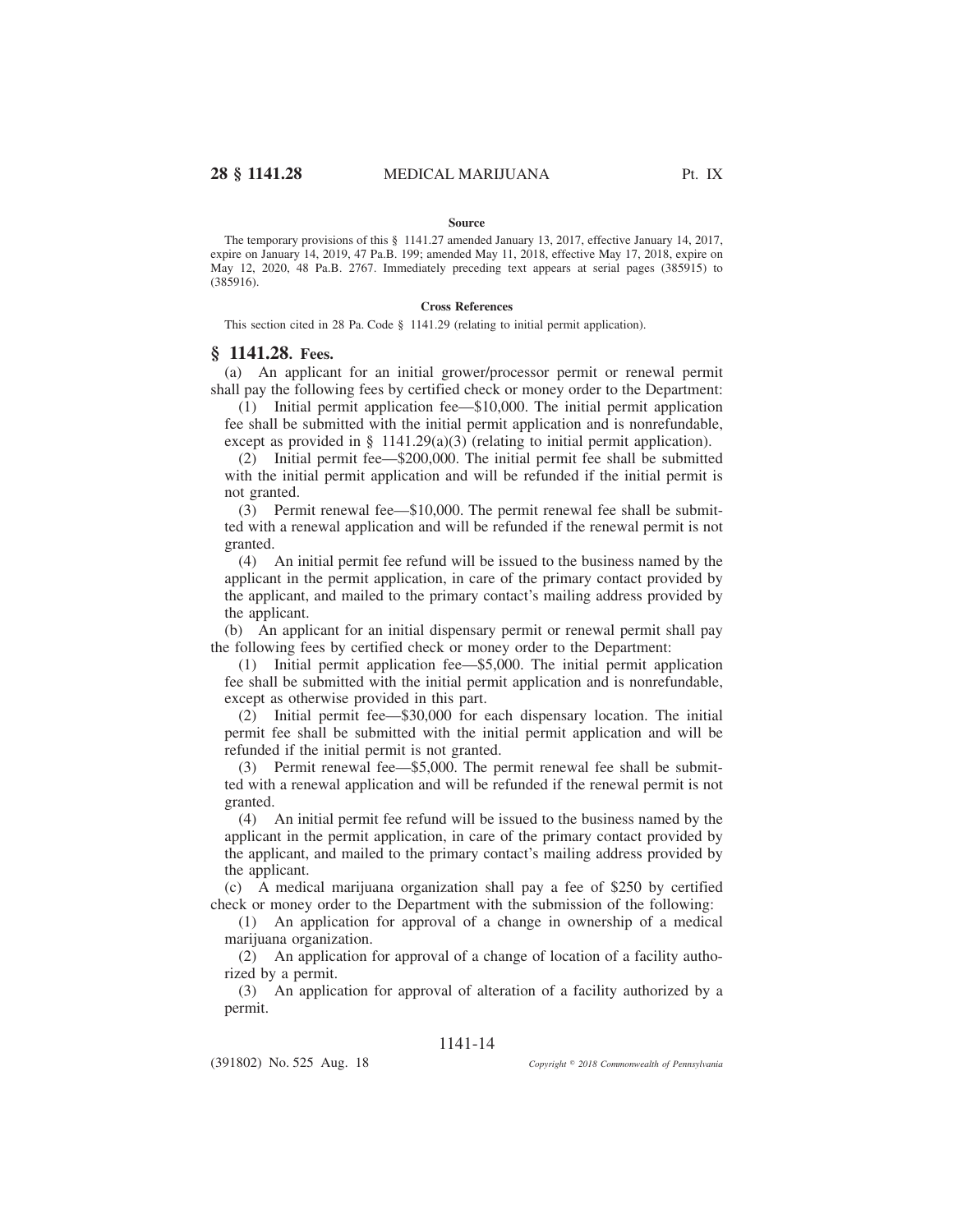#### **Source**

The temporary provisions of this § 1141.28 amended January 13, 2017, effective January 14, 2017, expire on January 14, 2019, 47 Pa.B. 199; amended May 11, 2018, effective May 17, 2018, expire on May 12, 2020, 48 Pa.B. 2767. Immediately preceding text appears at serial pages (385916) to (385917).

#### **Cross References**

This section cited in 28 Pa. Code § 1141.27 (relating to general requirements for application); 28 Pa. Code § 1141.36 (relating to permit renewal applications); 28 Pa. Code § 1141.37 (relating to denial of renewal of a permit); 28 Pa. Code § 1141.40 (relating to application for approval of a change in locations of a facility); 28 Pa. Code § 1141.41 (relating to application for approval of alteration of a facility); and 28 Pa. Code § 1151.39 (relating to electronic tracking system).

## **§ 1141.29. Initial permit application.**

(a) The Department will publish in the *Pennsylvania Bulletin* notice of initial permit application availability and the time frame during which initial permit applications will be accepted.

(1) An applicant shall only use the initial permit application form prescribed by the Department on its web site.

(2) An applicant shall submit an initial permit application using the form posted on the Department's web site together with a version that is redacted in accordance with the Right-to-Know Law (65 P.S. §§ 67.101—67.3104), as set out in § 1141.22 (relating to records subject to disclosure; confidentiality), by mail in an electronic format that is prescribed by the Department in the initial permit application instructions.

(3) An initial permit application received from an applicant after the time frame during which the Department is accepting applications will be rejected by the Department and returned to the applicant without further consideration along with the initial permit application fee and initial permit fee submitted by the applicant with the permit application.

(b) In addition to the requirements in  $\S$  1141.27 (relating to general requirements for application), the applicant shall provide the Department with the following information in the initial permit application:

(1) The legal name of the applicant.

(2) Certified copies of the applicant's organizational documents, if applicable, and, if the applicant was not organized in this Commonwealth, evidence that it is authorized to conduct business in this Commonwealth.

(3) The physical address of the applicant's proposed site and facility, including the following, as applicable:

(i) Evidence of the applicant's clear legal title to or option to purchase the proposed site and the facility.

(ii) A fully-executed copy of the applicant's unexpired lease for the proposed site and facility that includes the consent by the property owner to the use by the applicant of that site and facility on the proposed site for, at a minimum, the term of the initial permit.

(iii) Other evidence satisfactory to the Department that shows the applicant has the authority to use the proposed site and facility as a site and facility for, at a minimum, the term of the permit.

# 1141-15

(391803) No. 525 Aug. 18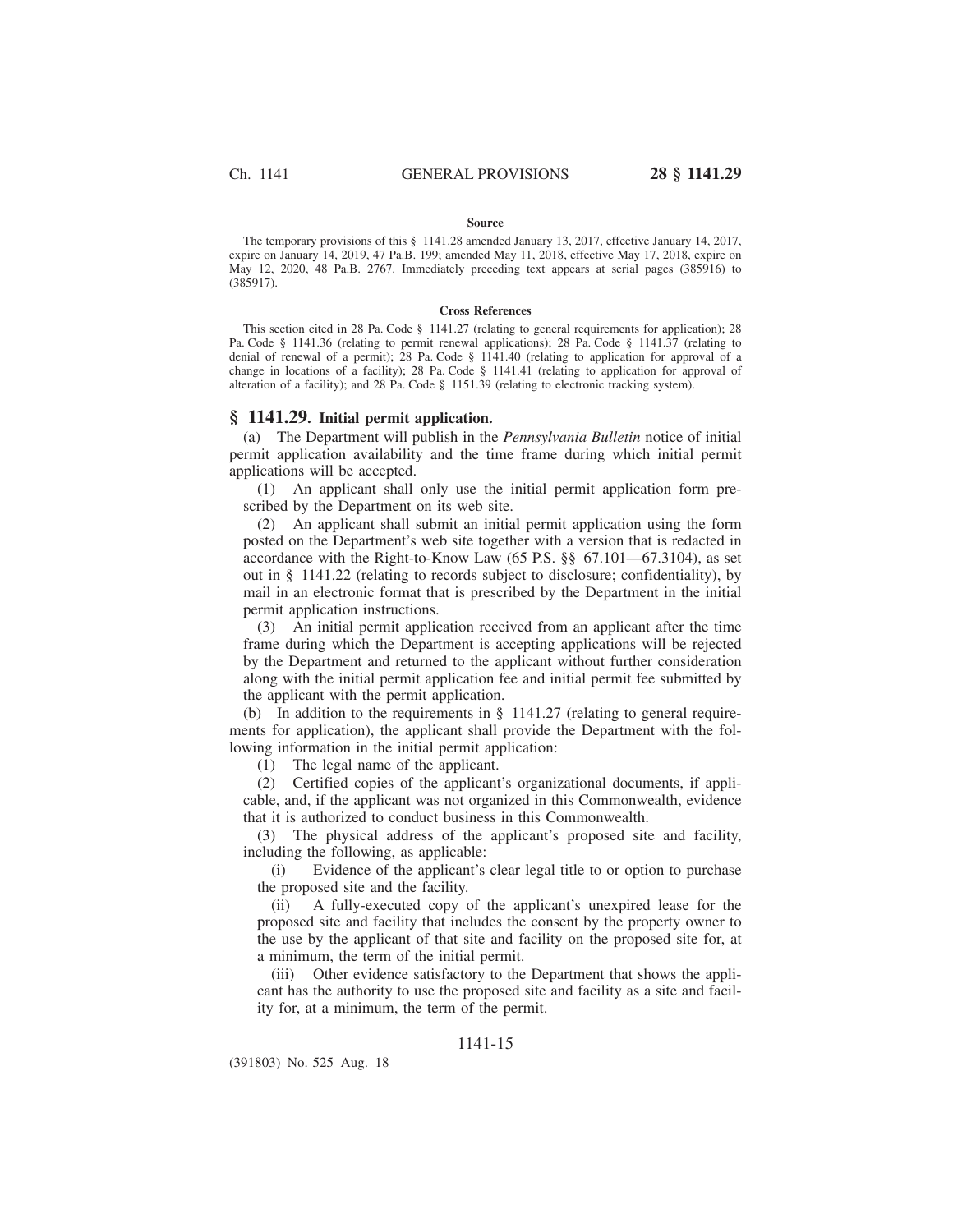(4) Evidence that the applicant is or will be in compliance with the municipality's zoning requirements.

(5) The following apply to the proposed facility:

(i) If the facility is in existence at the time the initial permit application is submitted to the Department, the applicant shall submit plans and specifications drawn to scale for the interior of the facility.

(ii) If the facility is in existence at the time the initial permit application is submitted to the Department, and the applicant intends to make alterations to the facility, the applicant shall submit renovation plans and specifications for the interior and exterior of the facility to be altered.

(iii) If the facility is not in existence at the time the initial permit application is submitted to the Department, the applicant shall submit a plot plan that shows the proposed location of the facility and an architect's drawing of the facility, including a detailed drawing, to scale, of the interior of the facility.

(6) The name, residential address, date of birth, title and short version of a curriculum vitae of each principal, operator, financial backer and employee of the applicant, or of any person holding an interest in the applicant's proposed site or facility, including:

(i) A verification of identity that is satisfactory to the Department.

(ii) Evidence of good moral character and reputation of each principal, operator, financial backer or employee.

(iii) A copy of a criminal history records check for each individual performed in accordance with § 1141.31 (relating to background checks). This subparagraph does not apply to an applicant who is an owner of securities in a publicly traded company if the Department determines that the owner of the securities is not substantially involved in the activities of the applicant.

(iv) An affidavit from each principal or operator of the applicant setting forth the following:

(A) Any position of management or ownership held during the 10 years preceding the filing date of the initial permit application of a controlling interest in any other business in this Commonwealth or any other jurisdiction involving the manufacturing or distribution of medical marijuana, medical marijuana products or a controlled substance.

(B) Whether the principal, operator or financial backer has been convicted of a criminal offense graded higher than a summary offense.

(7) If a principal, operator or financial backer is a corporation or limited liability company:

(i) The names, residential addresses, titles and short version of a curricula vitae of each principal of the corporation or limited liability company.

(ii) A certified copy of the filed articles of incorporation of the corporation or filed certificate of organization of the limited liability company.

(iii) Unless the corporation or limited liability company is a publicly traded company, the names and mailing addresses of all persons owning securities in the corporation or membership interests in the limited liability company.

# 1141-16

(391804) No. 525 Aug. 18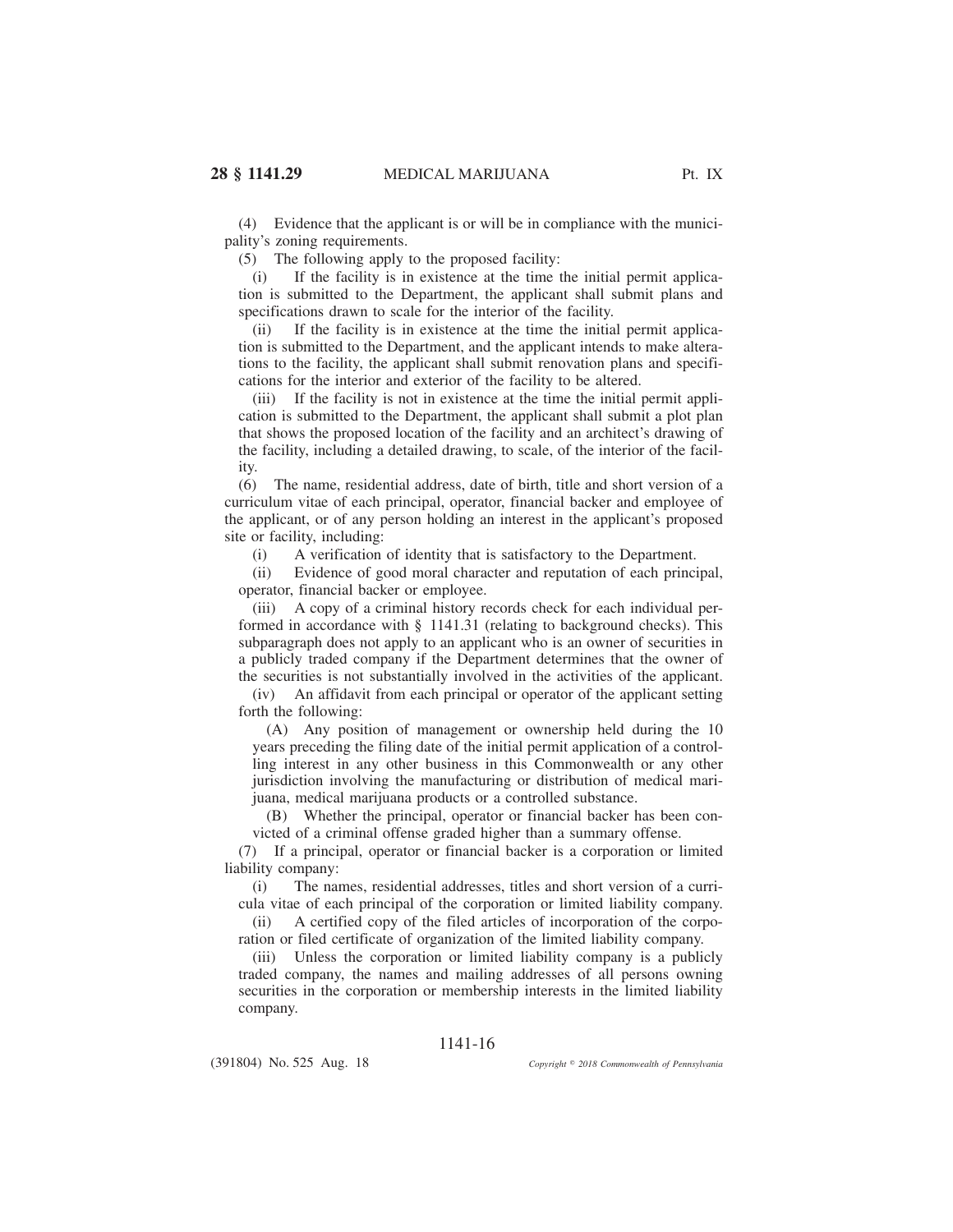(8) If a principal, operator or financial backer is a general partnership, limited partnership, limited liability partnership or limited liability limited partnership:

(i) The names, residential addresses, titles and short version of a curricula vitae of each partner and general partner of a general partnership, limited partnership, limited liability partnership or limited liability limited partnership, and if any of the partners is a corporation or a limited liability company, the names, residential addresses, titles and short version of a curricula vitae of each principal of that corporation or limited liability company.

(ii) A certified copy of its filed certificate of limited partnership or other formation document, if applicable.

(iii) A certified copy of its partnership agreement.

(iv) Unless the entity is a publicly traded company, the names and mailing addresses of each of its partners.

(9) Evidence that the applicant is responsible and capable of successfully establishing and operating a facility, including the following:

(i) Demonstrated experience, if any, running a for-profit or nonprofit organization or other business within this Commonwealth or any other jurisdiction and the nature of the business conducted by the organization.

(ii) History relating to a similar license, permit or other authorization in other jurisdictions, including provisional licenses, suspensions, revocations or disciplinary actions, including civil monetary penalties or warnings.

History of response to sanctions, disciplinary actions or civil monetary penalties imposed relating to any similar license, permit or other authorization in another jurisdiction, and the plans of correction or other responses made to those actions.

Evidence that the applicant and its principals and other persons affiliated with the applicant identified by the Department is in compliance with all the laws of the Commonwealth regarding the payment of State taxes as shown on the tax clearance certificates issued by the Department of Revenue and the Department of Labor and Industry under § 1141.27.

(v) Evidence of any criminal action under the laws of the Commonwealth or any other state, the United States or a military, territorial or tribal authority, graded higher than a summary offense, against a principal, operator, financial backer or employee, or which involved the possession, transportation or sale of illegal drugs, or which related to the provision of marijuana for medical purposes, including any action against an organization providing marijuana for medical purposes in which those individuals either owned shares of stock or served as executives, and which resulted in a conviction, guilty plea or plea of nolo contendere, or an admission of sufficient facts.

(vi) Evidence of any civil or administrative action under the laws of the Commonwealth or any other state, the United States or a military, territorial or tribal authority relating to a principal, operator, financial backer or employee of the applicant's profession, or occupation or fraudulent practices, including fraudulent billing practices.

## 1141-17

(391805) No. 525 Aug. 18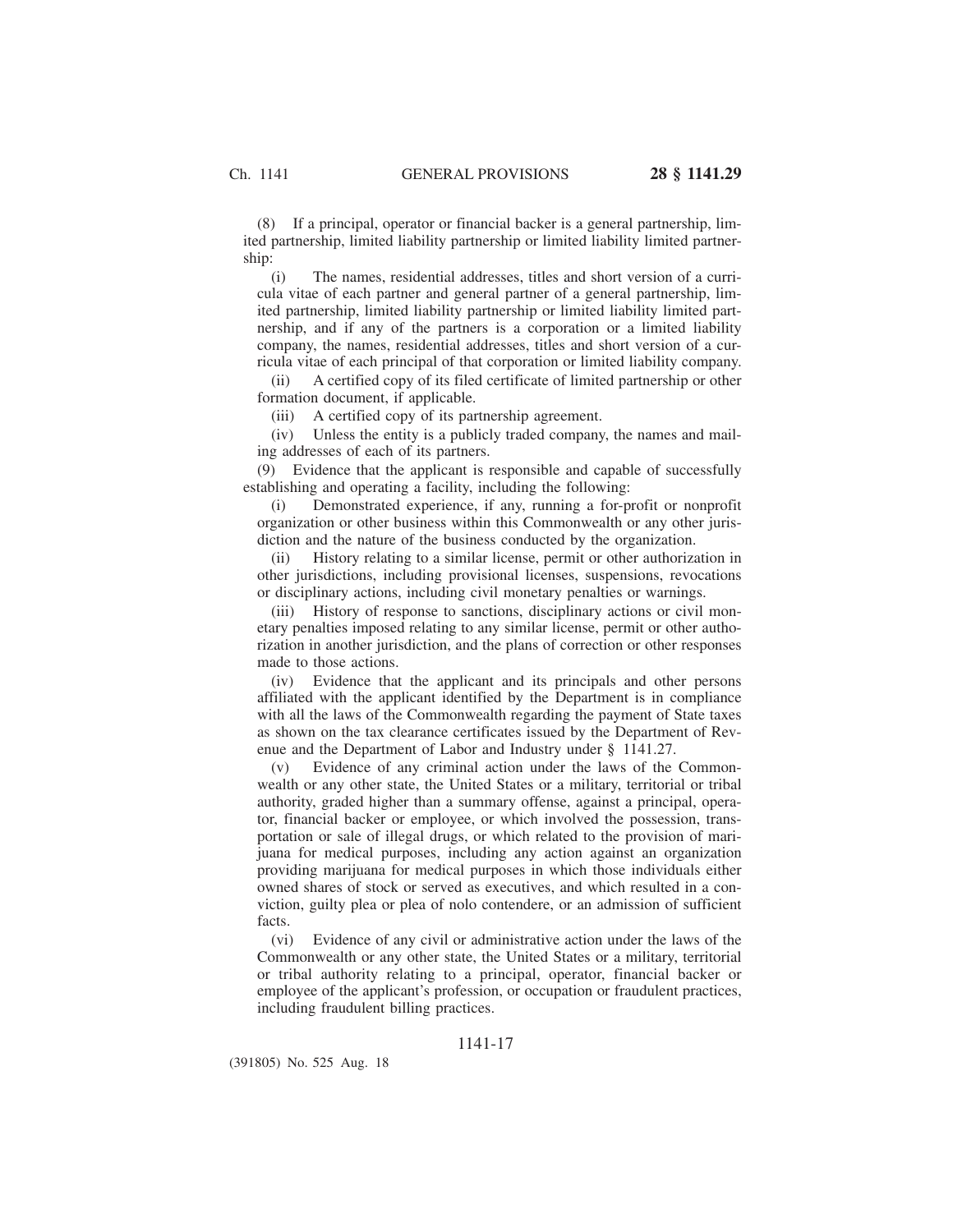(vii) Evidence of any attempt by the applicant to obtain a registration, license, permit or other authorization to operate a medical marijuana organization in any jurisdiction by fraud, misrepresentation or the submission of false information.

(viii) A statement that the applicant shall provide evidence of workers' compensation insurance if the applicant is issued a permit and the facility is determined to be operational by the Department.

(10) A description of the duties, responsibilities and roles of each principal, operator, financial backer and employee.

(11) A timetable outlining the steps the applicant will take to become operational.

(12) A summary of the intended plan of operation that describes, at a minimum, how the applicant's proposed business operations will comply with the act and this part relating to:

(i) Security.

(ii) Employee qualifications and training.

(iii) Transportation of seeds, immature medical marijuana plants, medical marijuana plants, medical marijuana and medical marijuana products.

(iv) Storage of seeds, immature medical marijuana plants, medical marijuana plants, medical marijuana and medical marijuana products.

(v) With respect to an application for a grower/processor permit, labeling of medical marijuana products.

(vi) Inventory management.

(vii) With respect to a grower/processor's facility, nutrient practice.

(viii) With respect to a grower/processor's facility, quality control and testing of seeds, immature medical marijuana plants, medical marijuana plants, medical marijuana and medical marijuana products for potential contamination.

(ix) Recordkeeping.

(x) Preventing unlawful diversion of seeds, immature medical marijuana plants, medical marijuana plants, medical marijuana and medical marijuana products.

(xi) With respect to a grower/processor's facility, growing of medical marijuana, including a detailed summary of policies and procedures for its growth.

(xii) Establishment, implementation and monitoring of diversity goals under § 1141.32 (relating to diversity goals).

(13) The relevant financial information in § 1141.30 (relating to capital requirements).

(14) Statements that:

(i) The applicant and each principal, operator, financial backer and employee are of good moral character.

(ii) The applicant possesses the ability to obtain in an expeditious manner the right to use the proposed site and facility, including equipment, to properly perform the activity described in the initial permit application.

## 1141-18

(391806) No. 525 Aug. 18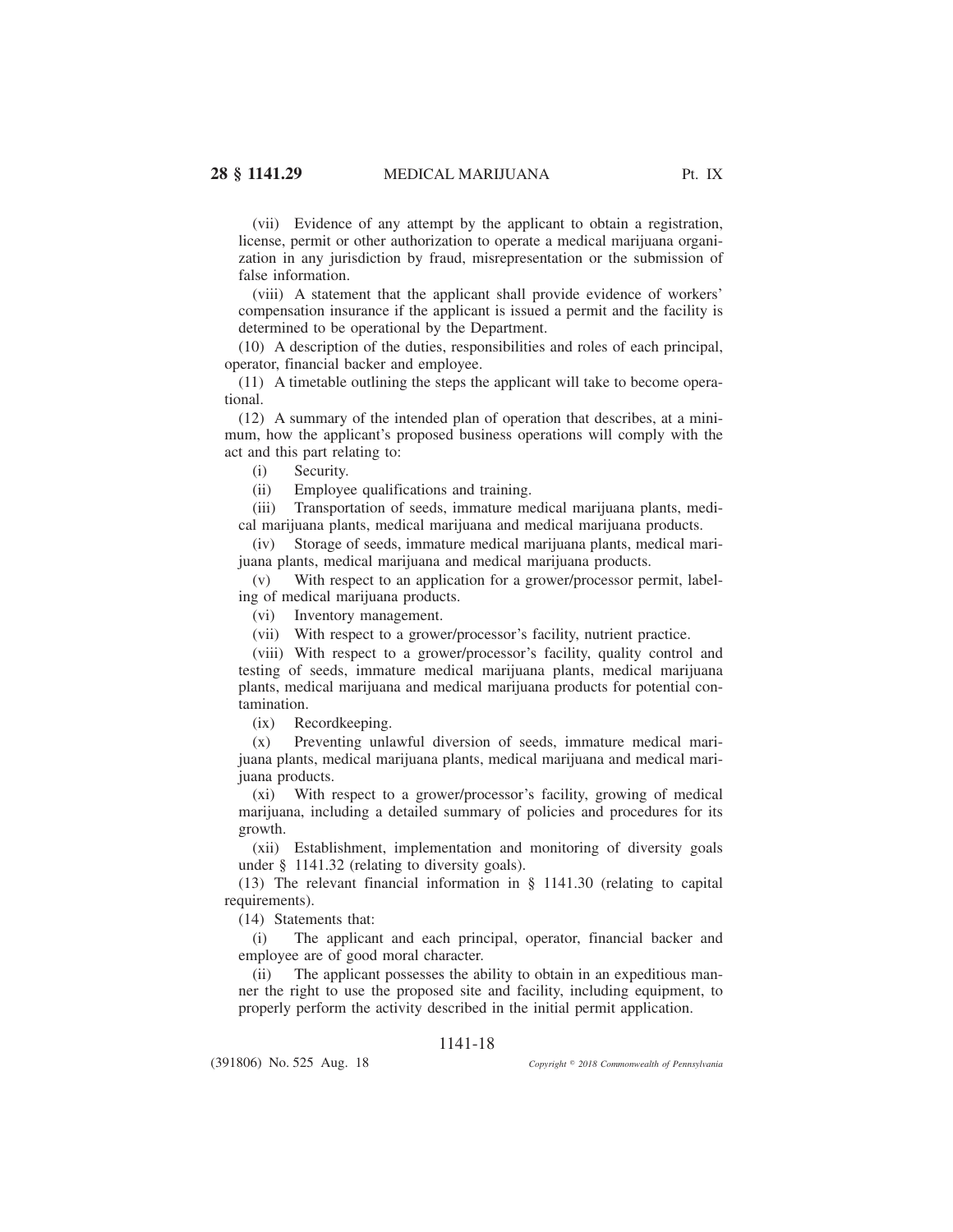(iii) The grower/processor permit applicant is able to continuously maintain effective security, surveillance and accounting control measures to prevent diversion, abuse and other illegal conduct regarding seeds, immature medical marijuana plants, medical marijuana plants, medical marijuana and medical marijuana products. The dispensary permit applicant is able to continuously maintain effective security, surveillance and accounting control measures to prevent diversion, abuse and other illegal conduct regarding medical marijuana products.

(iv) The applicant is able to continuously comply with all applicable laws of the Commonwealth, the act, this part, and the terms and conditions of the initial permit.

(15) The applicant shall provide the Department with releases sufficient to obtain information from a governmental agency, financial institutions, an employer or any other person. Failure to provide these releases will result in the rejection of the initial permit application.

(16) Other information required by the Department.

(c) If the Department determines that an initial permit application is complete but lacking sufficient information upon which to make a determination, the Department may notify the applicant in writing of the factors that require additional information and documentation. An applicant has 30 days from the mailing date of the notice to provide the requested information and documentation to the Department. An applicant's failure to provide the requested information to the Department by the deadline may be grounds for denial of the issuance of a permit. Nothing in this subsection requires the Department to request additional or supplemental information from an applicant.

(d) At the discretion of the Department, the Department may extend the deadline in subsection (c) for up to an additional 15 days.

(e) The Department may conduct an inspection to determine the appropriateness of a proposed site and facility, the applicant's operational status, the applicant's compliance with the laws and regulations of the Commonwealth, the municipality's zoning requirements relating to the applicant's proposed site and facility, if applicable, and its use as outlined in the permit application. The Department may do the following:

(1) Interview principals, operators, financial backers and employees, including physicians, pharmacists, physician assistants and certified registered nurse practitioners, engaged and to be engaged in the applicant's operations for the purpose of verifying the information contained in the initial permit application.

(2) Inspect transport vehicles that are or will be utilized in the transportation of seeds, immature medical marijuana plants, medical marijuana plants, medical marijuana or medical marijuana products to a facility or an approved laboratory.

### **Source**

The temporary provisions of this § 1141.29 amended January 13, 2017, effective January 14, 2017, expire on January 14, 2019, 47 Pa.B. 199; amended May 11, 2018, effective May 17, 2018, expire on May 12, 2020, 48 Pa.B. 2767. Immediately preceding text appears at serial pages (385917) to (385920) and (390709) to (390710).

1141-19

(393523) No. 528 Nov. 18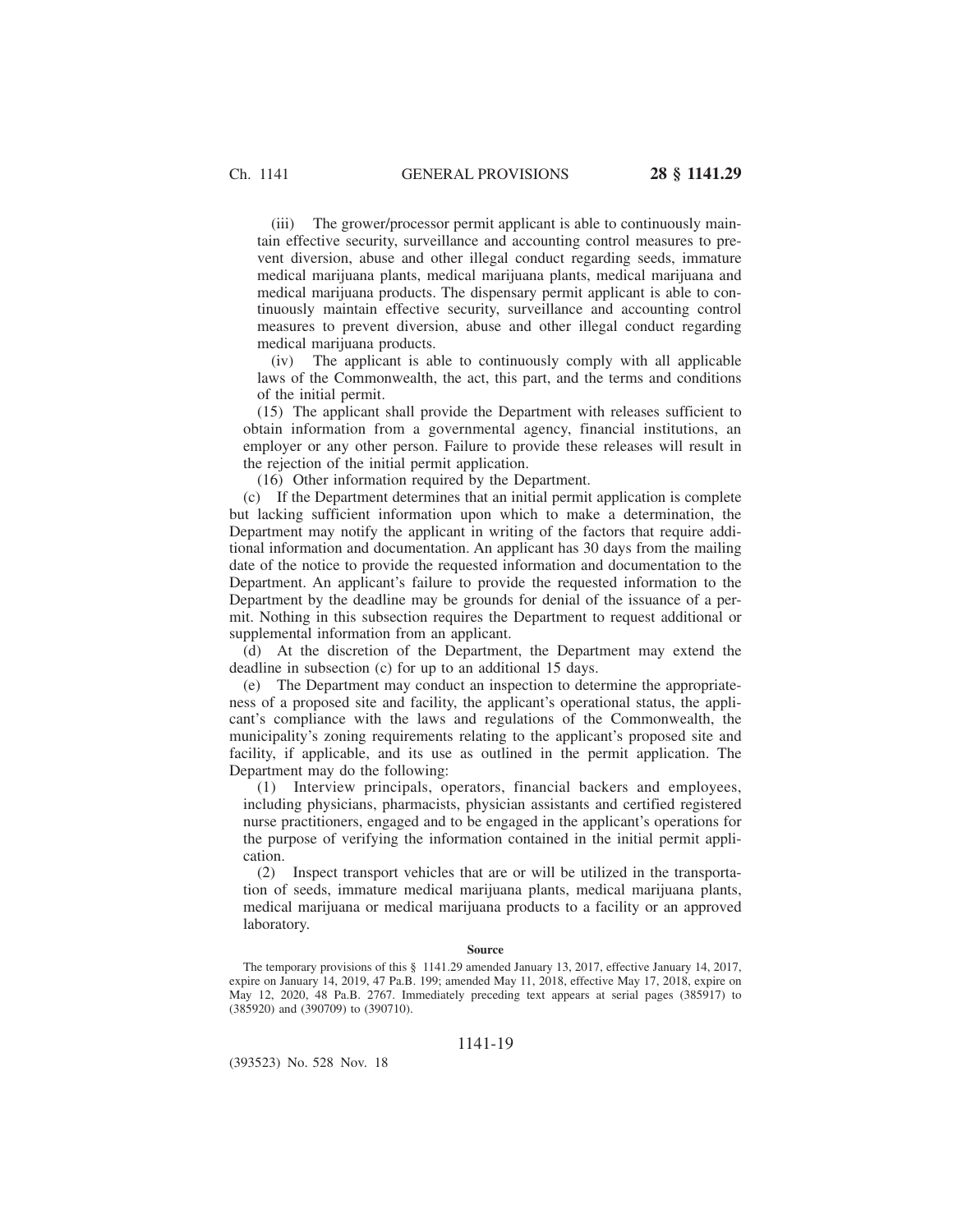### **Cross References**

This section cited in 28 Pa. Code § 1141.28 (relating to fees); 28 Pa. Code § 1141.31 (relating to background checks); 28 Pa. Code § 1141.39 (relating to application for approval of a change in ownership of a medical marijuana organization); and 28 Pa. Code § 1161.40 (relating to application for additional dispensary locations).

## **§ 1141.30. Capital requirements.**

(a) An applicant for a grower/processor permit shall provide an affidavit that the applicant has at least \$2 million in capital, \$500,000 of which is on deposit with one or more financial institutions.

(b) An applicant for a dispensary permit shall provide an affidavit that the applicant has at least \$150,000 on deposit with one or more financial institutions.

(c) The affidavit will be in a form prescribed by the Department.

(d) An applicant shall submit with the initial permit application a signed release allowing the Department to contact each financial institution listed in the application to verify the requirements of subsection (a) or (b).

### **Source**

The temporary provisions of this § 1141.30 amended May 11, 2018, effective May 17, 2018, expire on May 12, 2020, 48 Pa.B. 2767. Immediately preceding text appears at serial page (390710).

### **Cross References**

This section cited in 28 Pa. Code § 1211.24 (relating to capital requirements); and 28 Pa. Code § 1141.29 (relating to initial permit application).

# **§ 1141.31. Background checks.**

(a) To provide the criminal history record check required under § 1141.29 (relating to initial permit application), an applicant shall submit fingerprints of its principals, financial backers, operators and employees to the Pennsylvania State Police. The Pennsylvania State Police or its authorized agent will submit the fingerprints to the Federal Bureau of Investigation for the purpose of verifying the identity of the individuals whose fingerprints have been submitted and obtaining a current record of criminal arrests and convictions.

(b) The Department may only use criminal history background check information obtained under this section to determine the character, fitness and suitability to serve in the designated capacity of the principal, financial backer, operator and employee.

(c) This section does not apply to an owner of securities in a publicly traded company if the Department determines that the owner is not substantially involved in the activities of the medical marijuana organization.

(d) A financial backer, principal or employee may not hold a volunteer position, position for remuneration or otherwise be affiliated with a medical marijuana organization or a clinical registrant if the individual has been convicted of a criminal offense relating to the sale or possession of illegal drugs, narcotics or controlled substances.

## 1141-20

(393524) No. 528 Nov. 18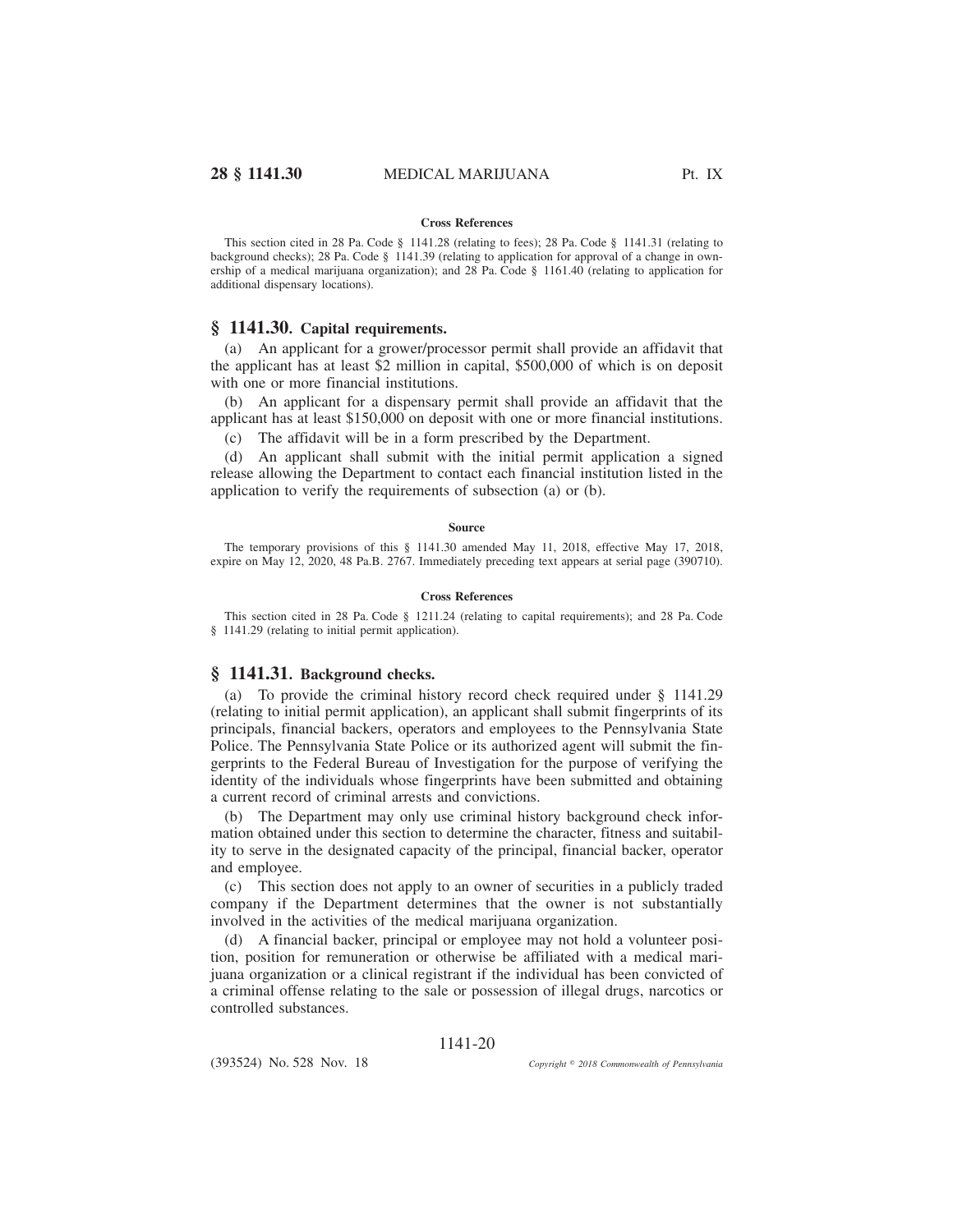### **Source**

The temporary provisions of this § 1141.31 amended January 13, 2017, effective January 14, 2017, expire on January 14, 2019, 47 Pa.B. 199; amended May 11, 2018, effective May 17, 2018, expire on May 12, 2020, 48 Pa.B. 2767. Immediately preceding text appears at serial pages (390710) and (385923).

### **Cross References**

This section cited in 28 Pa. Code § 1141.29 (relating to initial permit application); and 28 Pa. Code § 1141.34 (relating to denial of a permit).

### **§ 1141.32. Diversity goals.**

(a) In accordance with section 615 of the act (35 P.S. § 10231.615), this section establishes the procedures for promoting and ensuring the involvement of diverse participants and diverse groups in the activities permitted by the act and this part.

(b) In furtherance of the policy in section 615 of the act, the Department will:

(1) Allocate appropriate staff of the Department to assist medical marijuana organizations in fostering the involvement of diverse participants and diverse groups in their operations.

(2) Provide enhanced publicity of permitting opportunities and information to assist diverse participants and diverse groups in learning how to apply for permits to be issued under the act and this part.

(3) Compile, maintain and make available to medical marijuana organizations lists of diverse participants and diverse groups for the purpose of encouraging medical marijuana organizations to provide employment and contracting opportunities consistent with the act.

(c) Each medical marijuana organization shall include in its permit application a diversity plan that establishes a goal of equal opportunity and access in employment and contracting by the medical marijuana organization. The Department will determine whether the stated goals in the diversity plan are reasonable and represent a good faith effort to meet the diversity goals of section 615(a) of the act.

(d) A medical marijuana organization may demonstrate achievement of its diversity goals by employing diverse participants and transacting business with diverse groups.

(e) The list of diverse groups that are verified by the Department of General Services, Bureau of Diversity, Inclusion and Small Business Opportunities may be used by a medical marijuana organization to establish the eligibility of a diverse group for purposes of this section.

(f) As part of each application to renew a permit submitted to the Department, a medical marijuana organization shall include information of its efforts to meet the diversity goals of the act and the effectiveness of its diversity plan. The report must include information regarding the following, as applicable:

(1) Representation of diverse participants in the medical marijuana organization's workforce.

(2) Efforts to reach out to and recruit diverse participants for employment, including for executive and managerial positions.

(3) Employee retention efforts.

## 1141-21

(391809) No. 525 Aug. 18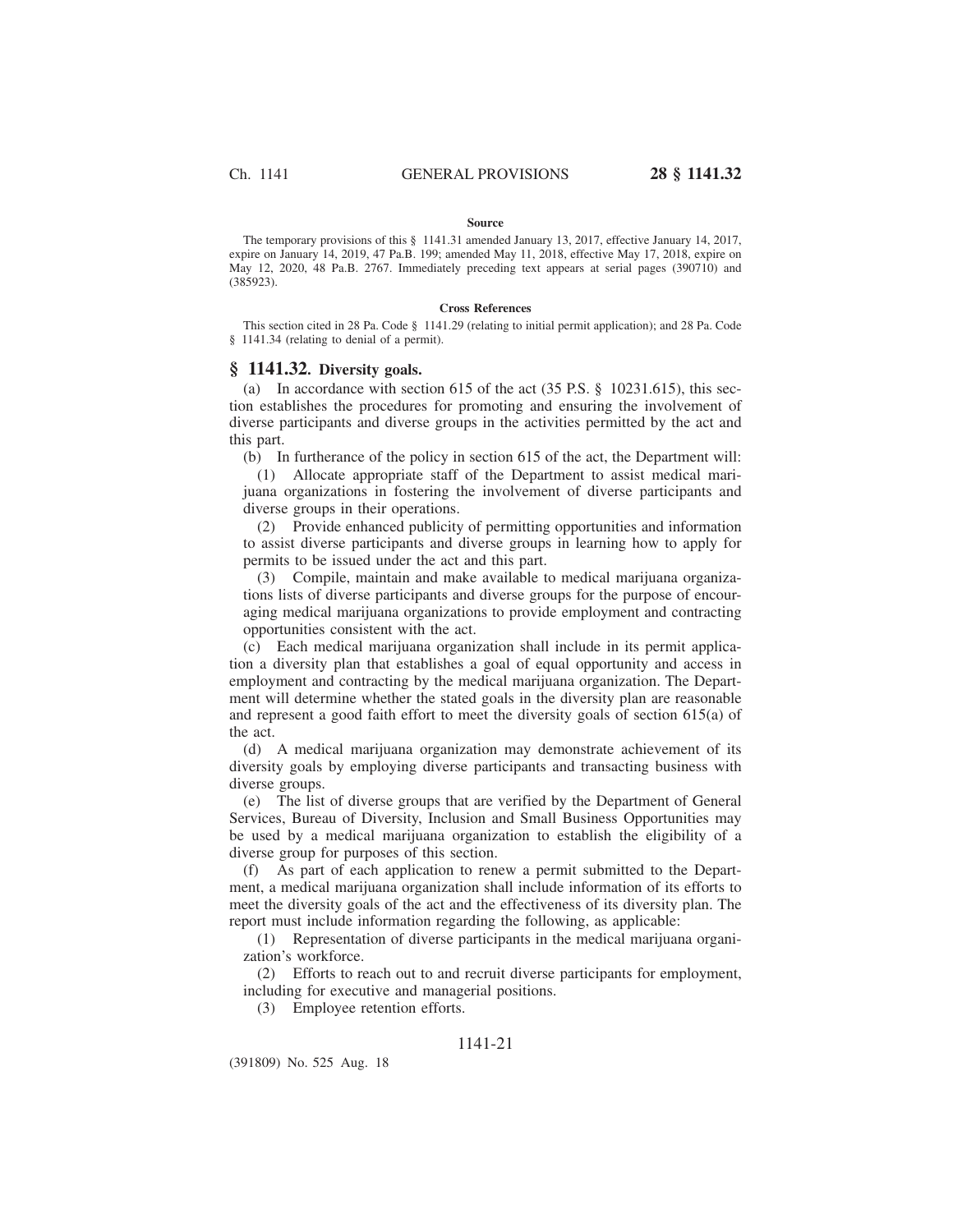(4) A list of all contracts entered into or transactions conducted by the medical marijuana organization for goods or services with diverse groups.

(g) A medical marijuana organization may request that any proprietary information submitted to the Department under this section be treated as confidential proprietary information and shall clearly mark this information as confidential proprietary information or trade secret under the Right-to-Know Law (65 P.S. §§ 67.101—67.3104) as set forth in § 1141.22 (relating to records subject to disclosure; confidentiality).

(h) The Department will review the diversity plan and provide the medical marijuana organization with advice regarding activities that should be undertaken by the medical marijuana organization to improve its efforts to encourage and promote participation by diverse participants and diverse groups to comply with the diversity goals of the act. The Department may consult with the Department of General Services, Bureau of Diversity, Inclusion and Small Business Opportunities in the review of diversity plans and the reports submitted by medical marijuana organizations under this section.

#### **Source**

The temporary provisions of this § 1141.32 amended May 11, 2018, effective May 17, 2018, expire on May 12, 2020, 48 Pa.B. 2767. Immediately preceding text appears at serial pages (385923) to (385924).

### **Cross References**

This section cited in 28 Pa. Code § 1141.29 (relating to initial permit application).

### **§ 1141.33. Review of initial permit applications.**

(a) The Department will review initial permit applications submitted by applicants according to the criteria in section  $603(a.1)$  of the act (35 P.S.) § 10231.603(a.1)) and the factors in § 1141.24(b) (relating to medical marijuana regions).

(b) The Department will publish the number of permits to be issued and the location of each permit in the *Pennsylvania Bulletin* before the initial permit applications are made available for submission.

### **Source**

The temporary provisions of this § 1141.33 amended January 13, 2017, effective January 14, 2017, expire on January 14, 2019, 47 Pa.B. 199; amended May 11, 2018, effective May 17, 2018, expire on May 12, 2020, 48 Pa.B. 2767. Immediately preceding text appears at serial pages (385924) to (385925).

### **Cross References**

This section cited in 28 Pa. Code § 1141.34 (relating to denial of a permit).

## **§ 1141.34. Denial of a permit.**

The Department may deny the issuance of a permit for any of the following reasons:

(1) Failure or refusal to submit information or documentation requested by the Department during the review process. Nothing in this paragraph requires the Department to request additional or supplemental information from an applicant.

## 1141-22

(391810) No. 525 Aug. 18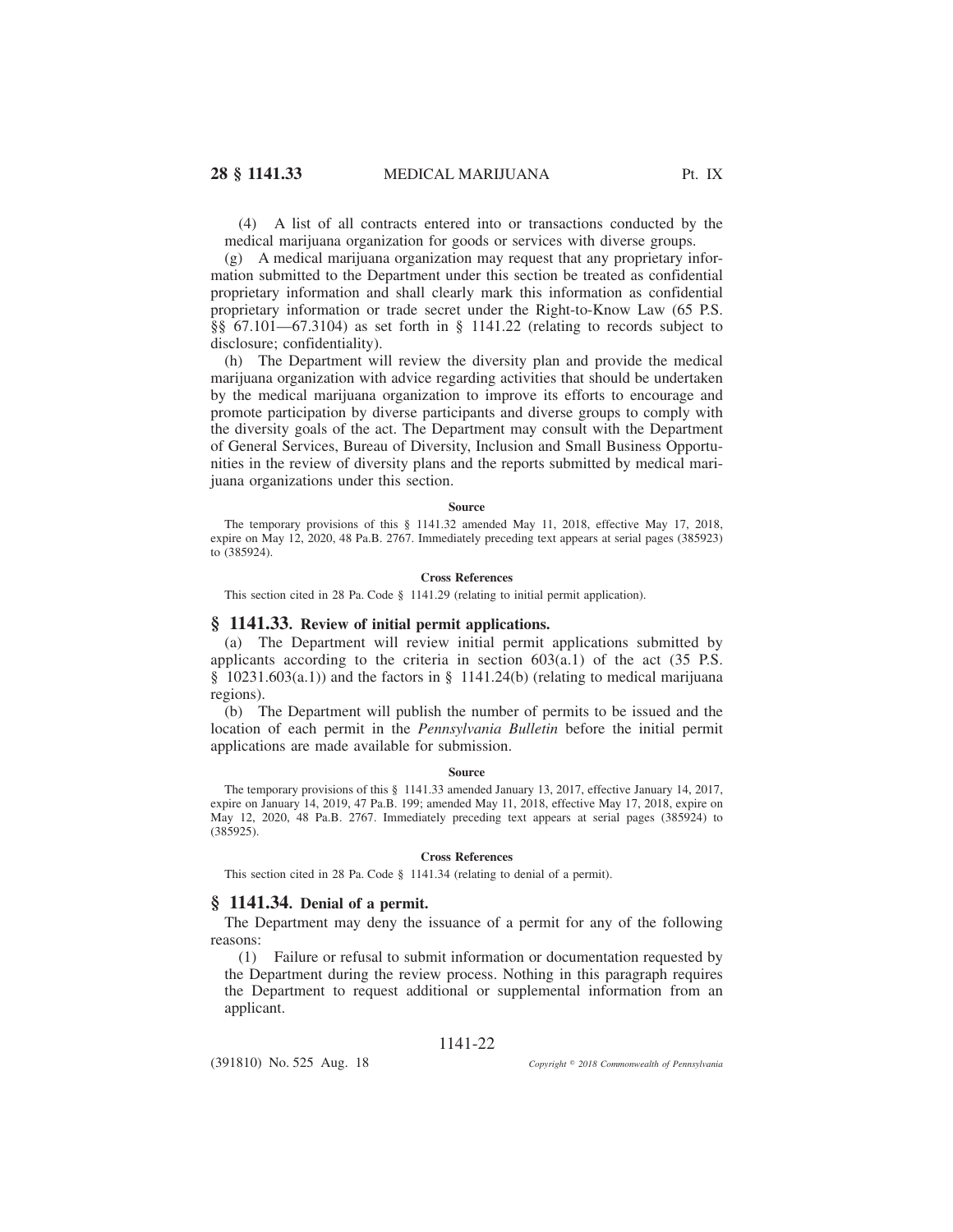(2) Misrepresentation by an applicant of fact, or failure to disclose a material fact to the Department during the review process.

(3) The results of the criminal history record check received by the Department under § 1141.31 (relating to background checks) for a principal, financial backer, operator or employee of the applicant indicates that the individual has been convicted of a criminal offense relating to the sale or possession of illegal drugs, narcotics or controlled substances and, following notification by the Department, the applicant fails or refuses to provide the Department with evidence satisfactory to the Department that the individual is no longer associated with the applicant in this capacity.

(4) Failure to meet the capital funding requirements identified in an affidavit by the applicant or a determination by the Department that the capital funding identified by the applicant is unverifiable.

(5) The applicant denies the Department or its authorized agents access to any place where a permitted activity is proposed to take place or fails to produce any book, paper, record, document, data or other information when requested by the Department.

(6) The applicant's medical marijuana license, permit or other authorization in another state or jurisdiction was, is or has been suspended or revoked or the applicant was otherwise disciplined.

(7) The applicant's plan of operation does not demonstrate, to the satisfaction of the Department, that the applicant is qualified for a permit.

(8) The Department determines, in its sole discretion, that the applicant has not met the criteria under § 1141.33 (relating to review of initial permit applications).

(9) The Department determines, in its sole discretion, that the issuance of the permit will not be in the best interest of the welfare, health or safety of the citizens of this Commonwealth.

### **Source**

The temporary provisions of this § 1141.34 amended May 11, 2018, effective May 17, 2018, expire on May 12, 2020, 48 Pa.B. 2767. Immediately preceding text appears at serial pages (385925) to (385926).

### **§ 1141.35. Notice of denial.**

(a) The Department will provide written notice of denial to an applicant.

(b) The applicant may appeal a notice of denial under 2 Pa.C.S. Chapter 5, Subchapter A (relating to practice and procedure of Commonwealth agencies) and its accompanying regulations, as modified by Chapter 1230 (relating to practice and procedure—temporary regulations).

#### **Source**

The temporary provisions of this § 1141.35 amended May 11, 2018, effective May 17, 2018, expire on May 12, 2020, 48 Pa.B. 2767. Immediately preceding text appears at serial page (385926).

# **§ 1141.36. Permit renewal applications.**

(a) A medical marijuana organization wishing to renew its permit shall submit to the Department a permit renewal application not more than 6 months, nor less than 4 months, prior to the current permit's expiration.

## 1141-23

(393525) No. 528 Nov. 18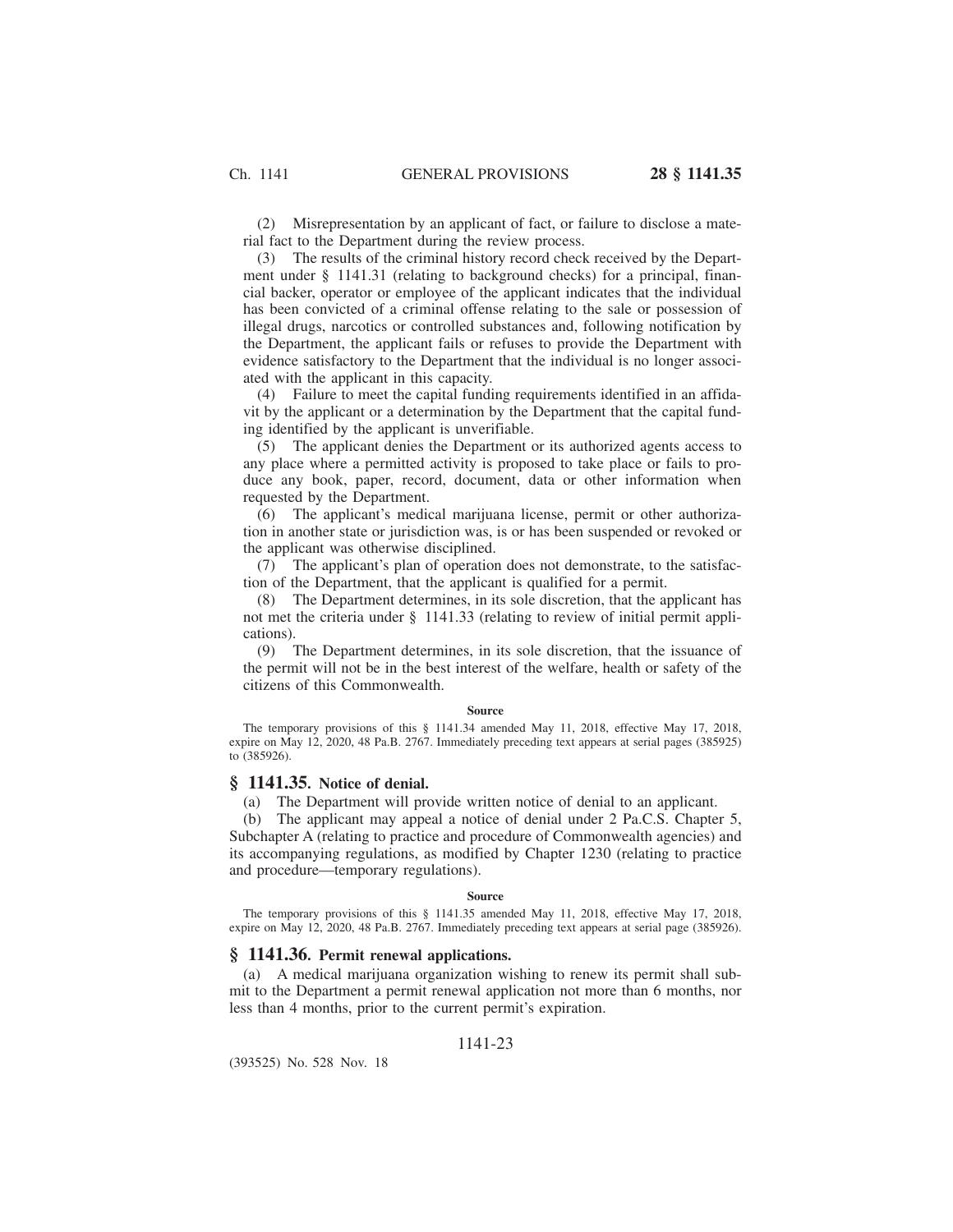(b) A medical marijuana organization shall submit the applicable fee in § 1141.28 (relating to fees) with the permit renewal application.

(c) A medical marijuana organization shall include the following in the permit renewal application:

(1) Information regarding any charge, or any initiated, pending or concluded investigation, during the period of the initial permit or prior renewal period, by any governmental or administrative agency with respect to:

(i) Any incident involving the theft, loss or possible diversion of medical marijuana by the medical marijuana organization or from the medical marijuana organization's facility.

(ii) Compliance by the medical marijuana organization with the laws of the Commonwealth with respect to any substance in section 4 of The Controlled Substance, Drug, Device and Cosmetic Act (35 P.S. § 780-104).

(2) Information concerning the medical marijuana organization's ability to carry on the activity for which the permit was issued, including medical marijuana product shortages or wait lists occurring during the 12 months prior to the date the renewal permit application was submitted.

(3) The medical marijuana organization's history of compliance with the act and this part.

(d) If the Department determines that a permit renewal application is complete but lacking sufficient information upon which to make a determination, the Department will notify the medical marijuana organization in writing of the factors that require additional information and documentation. The medical marijuana organization shall have 30 days from the mailing date of the notice to provide the requested information and documentation to the Department. A medical marijuana organization's failure to provide the requested information to the Department by the deadline may be grounds for denial of the permit renewal application. Nothing in this subsection requires the Department to request additional or supplemental information from an applicant.

(e) The Department may conduct an onsite inspection of the medical marijuana organization's site and facility to determine an applicant's continuing compliance with the act and this part.

### **Source**

The temporary provisions of this § 1141.36 amended January 13, 2017, effective January 14, 2017, expire on January 14, 2019, 47 Pa.B. 199; amended May 11, 2018, effective May 17, 2018, expire on May 12, 2020, 48 Pa.B. 2767. Immediately preceding text appears at serial pages (385926) and (390711).

### **Cross References**

This section cited in 28 Pa. Code § 1211.31 (relating to renewal of approval of a clinical registrant); and 28 Pa. Code § 1141.37 (relating to denial of renewal of a permit).

## **§ 1141.37. Denial of renewal of a permit.**

(a) The Department will deny the renewal of a permit if the Department determines:

(1) The medical marijuana organization has not or is unlikely to be able to continuously maintain effective control against diversion of medical marijuana at its facility.

## 1141-24

(393526) No. 528 Nov. 18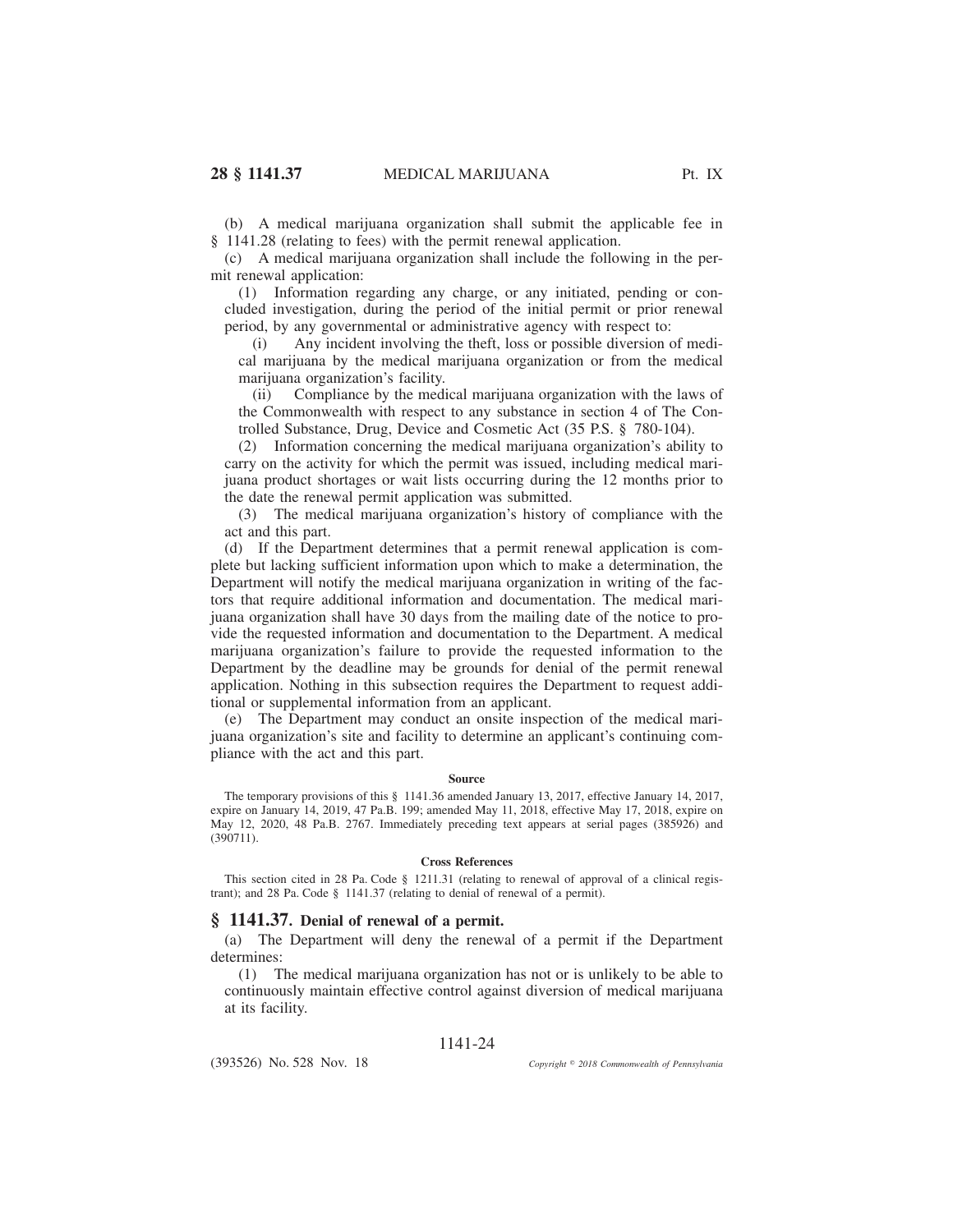(2) The medical marijuana organization falsified any part of the permit renewal application or any other application submitted to the Department under this part.

(3) The medical marijuana organization is unlikely to comply with all Commonwealth and local laws applicable to the activities in which it may engage under the permit, if renewed.

(b) An existing permit is immediately invalid upon expiration if the medical marijuana organization has not filed a permit renewal application in accordance with § 1141.36 (relating to permit renewal applications) and remitted the required fees in accordance with § 1141.28 (relating to fees).

(c) Except as provided in subsection (e), a medical marijuana organization may not operate if its permit is not renewed prior to expiration.

(d) If the Department denies renewal of the permit or if the medical marijuana organization fails to submit a permit renewal application and permit renewal fee as required under § 1141.28, the medical marijuana organization shall do the following upon the expiration of the permit:

(1) Cease all operations authorized by the permit.

(2) In the case of a grower/processor, dispose of any remaining seeds, immature medical marijuana plants, medical marijuana plants, medical marijuana, medical marijuana products, plant matter or any growing equipment as set forth in § 1151.40 (relating to management and disposal of medical marijuana waste).

(3) In the case of a dispensary, return the medical marijuana products to the grower/processor where the medical marijuana products originated.

(e) If a medical marijuana organization submits a permit renewal application and permit renewal fee to the Department as required under § 1141.28, the Department may administratively extend the existing permit from the date the existing permit expires until the Department can complete its permit renewal application review.

### **Source**

The temporary provisions of this § 1141.37 amended January 13, 2017, effective January 14, 2017, expire on January 14, 2019, 47 Pa.B. 199; amended May 11, 2018, effective May 17, 2018, expire on May 12, 2020, 48 Pa.B. 2767. Immediately preceding text appears at serial pages (390711) to (390712).

### **§ 1141.38. Duty to report.**

(a) During the application process, or at any time during the permit period if a permit is issued, an applicant or medical marijuana organization shall notify the Department:

(1) In writing of any change in facts or circumstances reflected in the initial permit application or any permit renewal application submitted to the Department, or any newly discovered or occurring fact or circumstance which would have been included in the application if known at the time the application was submitted.

(2) In writing of any proposed modification of its plan of operation at least 30 days prior to the proposed modification.

# 1141-25

(391813) No. 525 Aug. 18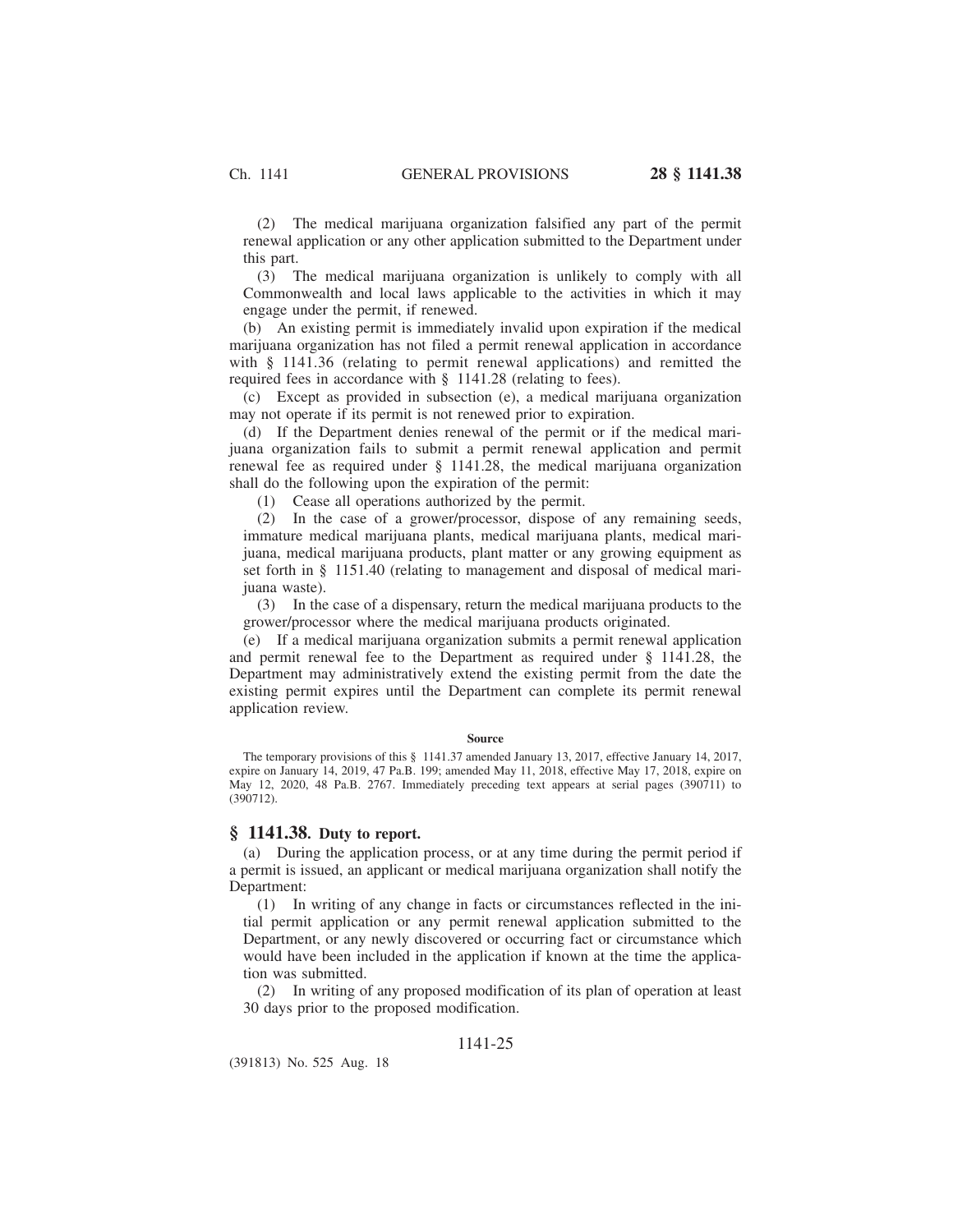(3) Immediately upon becoming aware, and State and local law enforcement immediately upon becoming aware, of any adverse loss from a facility operated by the medical marijuana organization or any vehicle transporting seeds, immature medical marijuana plants, medical marijuana plants, medical marijuana or medical marijuana products to or from a facility operated by the medical marijuana organization.

(b) If the change in information involves a change in control of the medical marijuana organization, the medical marijuana organization shall surrender its existing permit to the Department, unless the medical marijuana organization submits an application for approval of a change in ownership of a medical marijuana organization in accordance with § 1141.39 (relating to application for approval of a change in ownership of a medical marijuana organization).

(c) If the change in information involves a change in any of the activities on the medical marijuana organization site, including any of the following, the medical marijuana organization shall surrender its existing permit to the Department and take action as required under § 1141.43 (relating to closure of a facility):

(1) Discontinuance of operations.

(2) Removal of all seeds, immature medical marijuana plants, medical marijuana plants, medical marijuana and medical marijuana products from the sites and locations by State or Federal authority.

### **Source**

The temporary provisions of this § 1141.38 amended January 13, 2017, effective January 14, 2017, expire on January 14, 2019, 47 Pa.B. 199; amended May 11, 2018, effective May 17, 2018, expire on May 12, 2020, 48 Pa.B. 2767. Immediately preceding text appears at serial pages (390712) and (385929).

## **§ 1141.39. Application for approval of a change in ownership of a medical marijuana organization.**

(a) In the event of an impending change in ownership involving a change in control of a medical marijuana organization from the ownership listed in the initial permit application or a permit renewal application, the medical marijuana organization shall submit an application for approval of a change in ownership, on a form prescribed by the Department, to the Department together with the fee required under § 1141.28 (relating to fees).

(b) The Department, in its sole discretion, may permit the medical marijuana organization to incorporate by reference all of the information in the medical marijuana organization's initial permit application, and any previously submitted permit renewal application, into the application for approval of a change in ownership.

(c) A medical marijuana organization's application for approval of a change in ownership will not be considered complete by the Department until all portions of the application are completed and the appropriate application fee under § 1141.28 is submitted. The Department may reject an incomplete application.

(d) For each individual that is part of the proposed change in ownership, the medical marijuana organization shall include all of the information required under § 1141.29 (relating to initial permit application) for the individuals listed in those

1141-26

(391814) No. 525 Aug. 18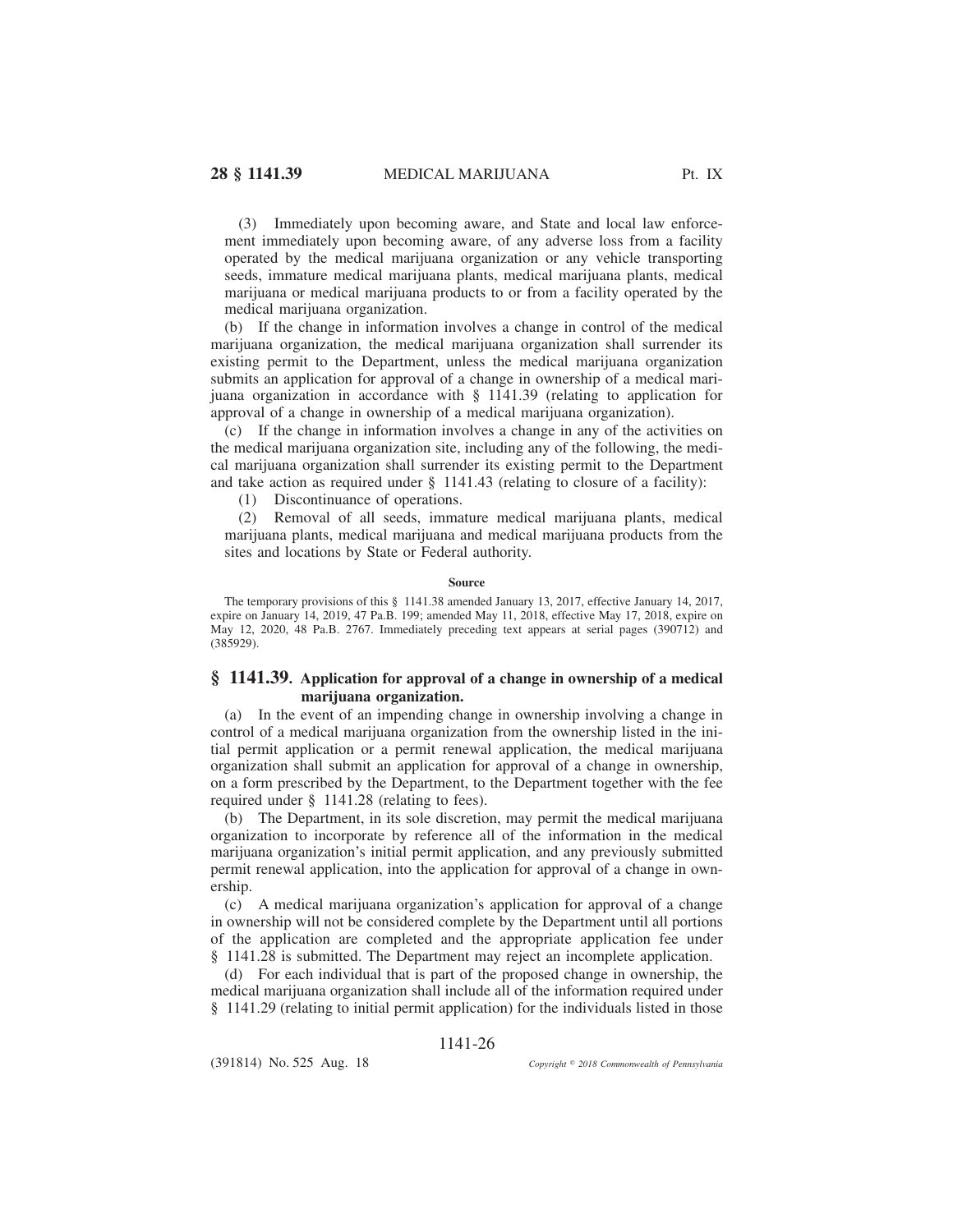capacities in the medical marijuana organization's initial permit application or any previously submitted permit renewal application.

(e) If the Department determines that an application for approval of a change in ownership is lacking sufficient information upon which to make a determination, the Department will notify the medical marijuana organization in writing of the factors that require additional information and documentation. The medical marijuana organization shall have 30 days from the mailing date of the notice to provide the requested information and documentation to the Department. A medical marijuana organization's failure to provide the requested information to the Department by the deadline may be grounds for denial of approval for the requested change in ownership. Nothing in this subsection requires the Department to request additional or supplemental information from a medical marijuana organization.

(f) A change in ownership of a medical marijuana organization that occurs without the Department's prior written approval of the change as provided in this section is a violation of the act and this part.

#### **Source**

The temporary provisions of this § 1141.39 amended May 11, 2018, effective May 17, 2018, expire on May 12, 2020, 48 Pa.B. 2767. Immediately preceding text appears at serial page (385929).

## **§ 1141.40. Application for approval of a change in location of a facility.**

(a) A medical marijuana organization wishing to change the location of a site or facility authorized under a permit issued to the medical marijuana organization shall submit an application for approval of a change in location to the Department together with the fee required under § 1141.28 (relating to fees).

(b) A change in location of a facility authorized under a permit may not occur until the Department approves the change, in writing, under this section.

(c) The medical marijuana organization shall submit an application for approval of a change in location on a form prescribed by the Department.

(d) An application for approval of a change in location must include the reason for requesting the change and other information about the new location as the Department may require.

(e) The Department will issue a new permit to the medical marijuana organization for the new location if the request is approved.

(f) Within 180 days of the issuance by the Department of a new permit under subsection (e), the medical marijuana organization shall change the location of its operation to the new location designated in the new permit. Simultaneously with the completion of the move, the medical marijuana organization shall cease to operate at the former location and surrender its existing permit to the Department. The following apply:

(1) At no time may a medical marijuana organization operate or exercise any of the privileges granted under the permit in both locations.

(2) At the discretion of the Department, the Department may extend the 180-day deadline for relocation for up to an additional 90 days.

(3) Once the new facility is determined to be operational by the Department, the medical marijuana organization may resume operations under the new permit at the new location.

# 1141-27

(391815) No. 525 Aug. 18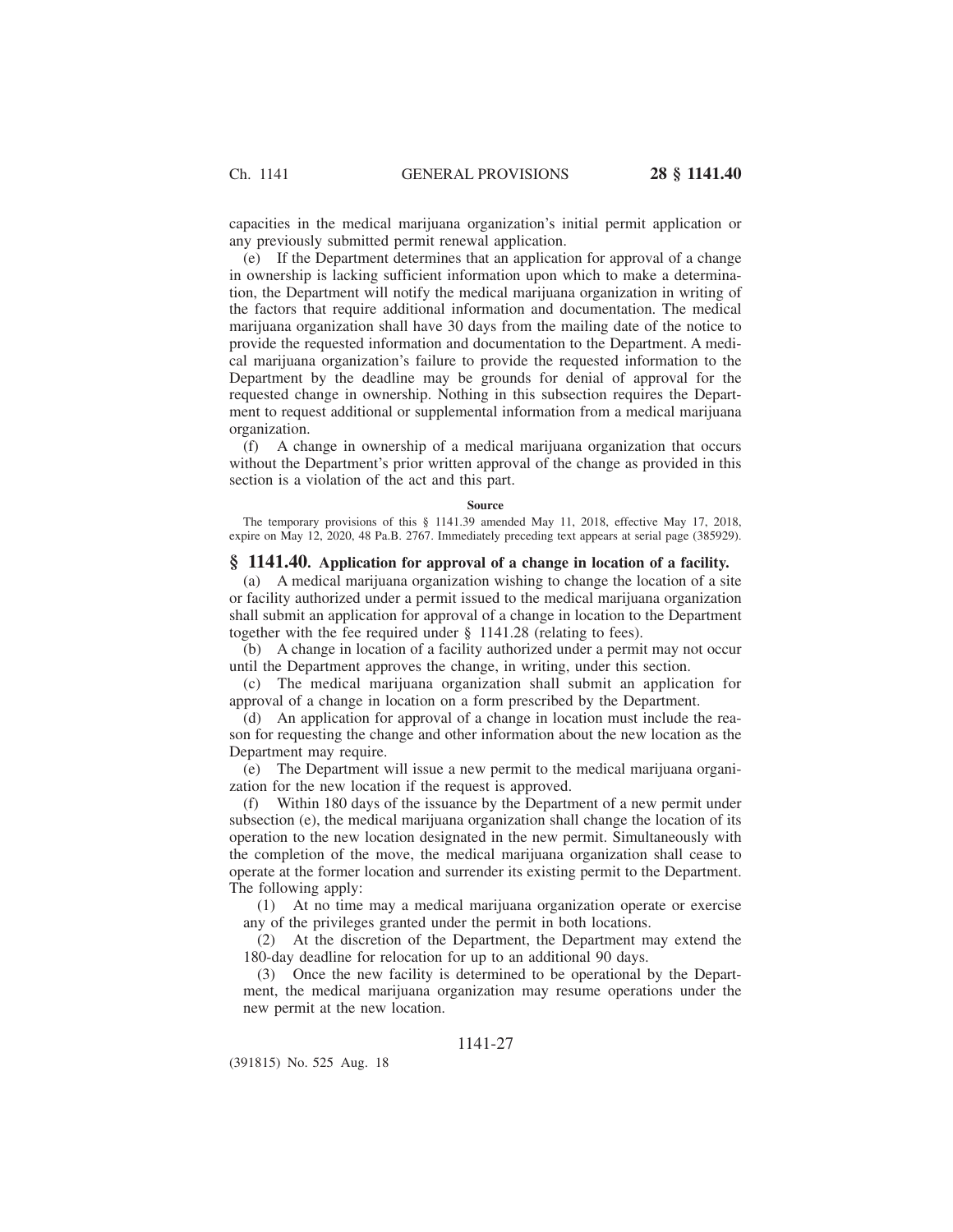(g) The Department will not approve a change of location that is outside the boundaries of the region for which the initial permit was issued.

#### **Source**

The temporary provisions of this § 1141.40 amended May 11, 2018, effective May 17, 2018, expire on May 12, 2020, 48 Pa.B. 2767. Immediately preceding text appears at serial pages (385929) to (385930).

## **§ 1141.41. Application for approval of alteration of a facility.**

(a) Except as provided in subsection (b), after the issuance of a permit, a medical marijuana organization may not make a physical change, alteration or modification to the facility that materially or substantially alters the facility or its usage as listed in the plot plans originally approved by the Department.

(b) A medical marijuana organization wishing to make any of the following alterations to the facility for which its permit was issued shall submit an application for approval of alteration of a facility, on a form prescribed by the Department, to the Department together with the fee required under § 1141.28 (relating to fees):

(1) An increase or decrease in the total square footage of the facility.

(2) The sealing off, creation of or relocation of a common entryway, doorway, passage or other means of public ingress or egress when the common entryway, doorway or passage alters or changes limited access areas.

(3) Any of the following made to enhance activities authorized under the permit:

(i) Additional electric fixtures or lighting equipment.

(ii) The lowering of a ceiling.

(iii) Electrical modifications that require inspection by the local municipality.

### **Source**

The temporary provisions of this § 1141.41 amended May 11, 2018, effective May 17, 2018, expire on May 12, 2020, 48 Pa.B. 2767. Immediately preceding text appears at serial pages (385930) to (385931).

## **§ 1141.42. Failure to be operational.**

(a) Within 6 months from the date of issuance of a permit, a medical marijuana organization shall notify the Department, on a form prescribed by the Department, that it is operational.

(b) After the Department receives the notification in subsection (a), the Department will inspect the facility to determine if the medical marijuana organization is operational to the satisfaction of the Department.

(c) If the medical marijuana organization has not met the operational timetable in the initial permit application to the satisfaction of the Department at the time of the inspection conducted under subsection (b), the Department will notify the medical marijuana organization of the deficiencies. Within 30 days of receiving the Department's notice, the medical marijuana organization shall submit to the Department for approval a plan of correction that sets forth the medical mari-

## 1141-28

(391816) No. 525 Aug. 18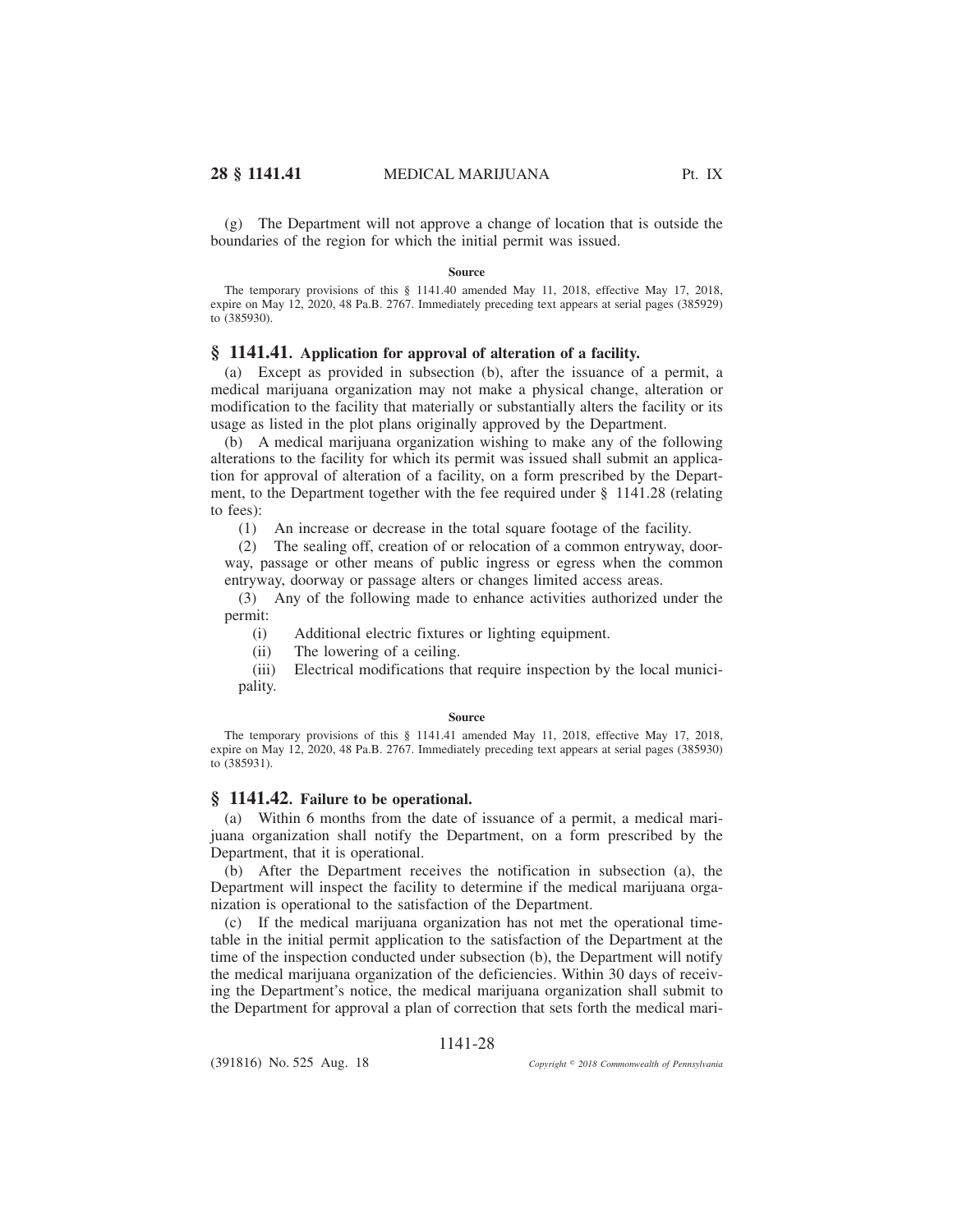juana organization's timeline and a date certain, which may not extend beyond 90 days following the date the Department approves the plan of correction, for correcting the deficiencies.

(d) If the medical marijuana organization does not comply with its plan of correction as approved by the Department within 90 days following the Department's approval, the Department may revoke or suspend the medical marijuana organization's permit under § 1141.47 (relating to general penalties and sanctions).

#### **Source**

The temporary provisions of this § 1141.42 amended January 13, 2017, effective January 14, 2017, expire on January 14, 2019, 47 Pa.B. 199; amended May 11, 2018, effective May 17, 2018, expire on May 12, 2020, 48 Pa.B. 2767. Immediately preceding text appears at serial page (385931).

#### **Cross References**

This section cited in 28 Pa. Code § 1151.21 (relating to growers/processors generally); and 28 Pa. Code § 1161.22 (relating to dispensaries generally).

### **§ 1141.43. Closure of a facility.**

(a) A medical marijuana organization shall notify the Department in writing immediately, but in no event less than 60 days prior to the projected date of closure, upon making a determination that it intends to close a facility.

(b) A medical marijuana organization may not accept or purchase seeds, immature medical marijuana plants, medical marijuana plants, medical marijuana, other plant matter, medical marijuana products, equipment, or medical devices or instruments as of the date of notice.

(c) The notice must be accompanied by the medical marijuana organization's written plan for the facility being closed that must include the following information:

(1) The projected date of closure.

(2) How it intends to notify in writing, prior to the projected date for closure, any person to which the medical marijuana organization provides seeds, immature medical marijuana plants, medical marijuana plants, medical marijuana, medical marijuana products or medical marijuana services prior to closure.

(3) How it intends to dispose of seeds, immature medical marijuana plants, medical marijuana plants, medical marijuana, medical marijuana products or other plant matter projected to still be in the facility at the time of the projected closure in accordance with § 1151.40 (relating to management and disposal of medical marijuana waste).

(4) How it intends to dispose of equipment or medical devices or instruments used by the medical marijuana organization in its operations at the facility.

(d) A medical marijuana organization may not remove or destroy any seeds, immature medical marijuana plants, medical marijuana plants, medical marijuana, other plant matter, medical marijuana products, equipment, or medical devices or instruments until the Department has approved its plan for closure submitted under subsection (c) and shall comply with all requirements regarding disposal of medical marijuana in § 1151.40.

## 1141-29

(391817) No. 525 Aug. 18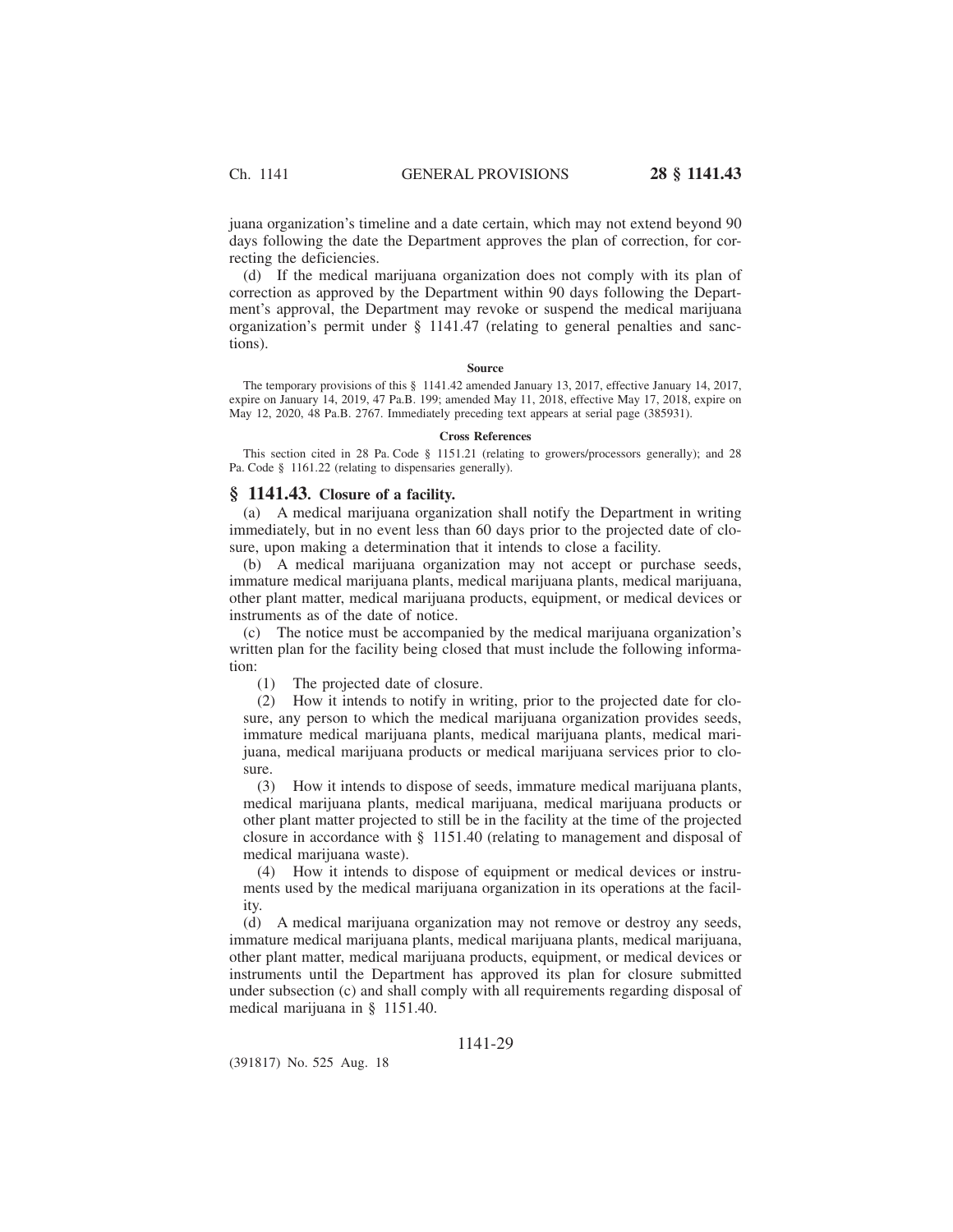(e) The Department may enter and inspect the site and facility and the medical marijuana organization's vehicles following receipt of a medical marijuana organization's plan of closure to determine whether to approve the medical marijuana organization's closure plan.

(f) If the Department approves the medical marijuana organization's plan to close a facility submitted under this section, the medical marijuana organization shall surrender its permit to the Department on or before the date for closure provided in the plan.

### **Source**

The temporary provisions of this § 1141.43 amended January 13, 2017, effective January 14, 2017, expire on January 14, 2019, 47 Pa.B. 199; amended May 11, 2018, effective May 17, 2018, expire on May 12, 2020, 48 Pa.B. 2767. Immediately preceding text appears at serial pages (385931) to (385932).

# **§ 1141.44. Insurance requirements.**

(a) A medical marijuana organization shall obtain and maintain an appropriate amount of insurance coverage that insures the site and facility and equipment used in the operation of the facility. An adequate amount of comprehensive liability insurance covering the medical marijuana organization's activities authorized by the permit shall begin on the date the initial permit is issued by the Department and continuing for as long as the medical marijuana organization is operating under the permit.

(b) A medical marijuana organization shall obtain and maintain workers' compensation insurance coverage for employees at the time the medical marijuana organization is determined to be operational by the Department.

### **Source**

The temporary provisions of this § 1141.44 amended May 11, 2018, effective May 17, 2018, expire on May 12, 2020, 48 Pa.B. 2767. Immediately preceding text appears at serial pages (385932) to (385933).

## **§ 1141.45. Inspection and investigation.**

(a) The Department may conduct announced or unannounced inspections or investigations to determine the medical marijuana organization's compliance with its permit, the act or this part.

(b) An investigation or inspection may include:

(1) Inspection of a medical marijuana organization's site, facility, vehicles, books, records, papers, documents, data, and other physical or electronic information.

(2) Questioning of employees, principals, operators, financial backers, authorized agents of, and any other person or entity providing services to the medical marijuana organization.

(3) Inspection of a grower/processor facility's equipment, instruments, tools and machinery that are used to grow, process and package medical marijuana, including containers and labels.

(c) The Department and its authorized agents will have free access to review and, if necessary, make copies of books, records, papers, documents, data, or

# 1141-30

(391818) No. 525 Aug. 18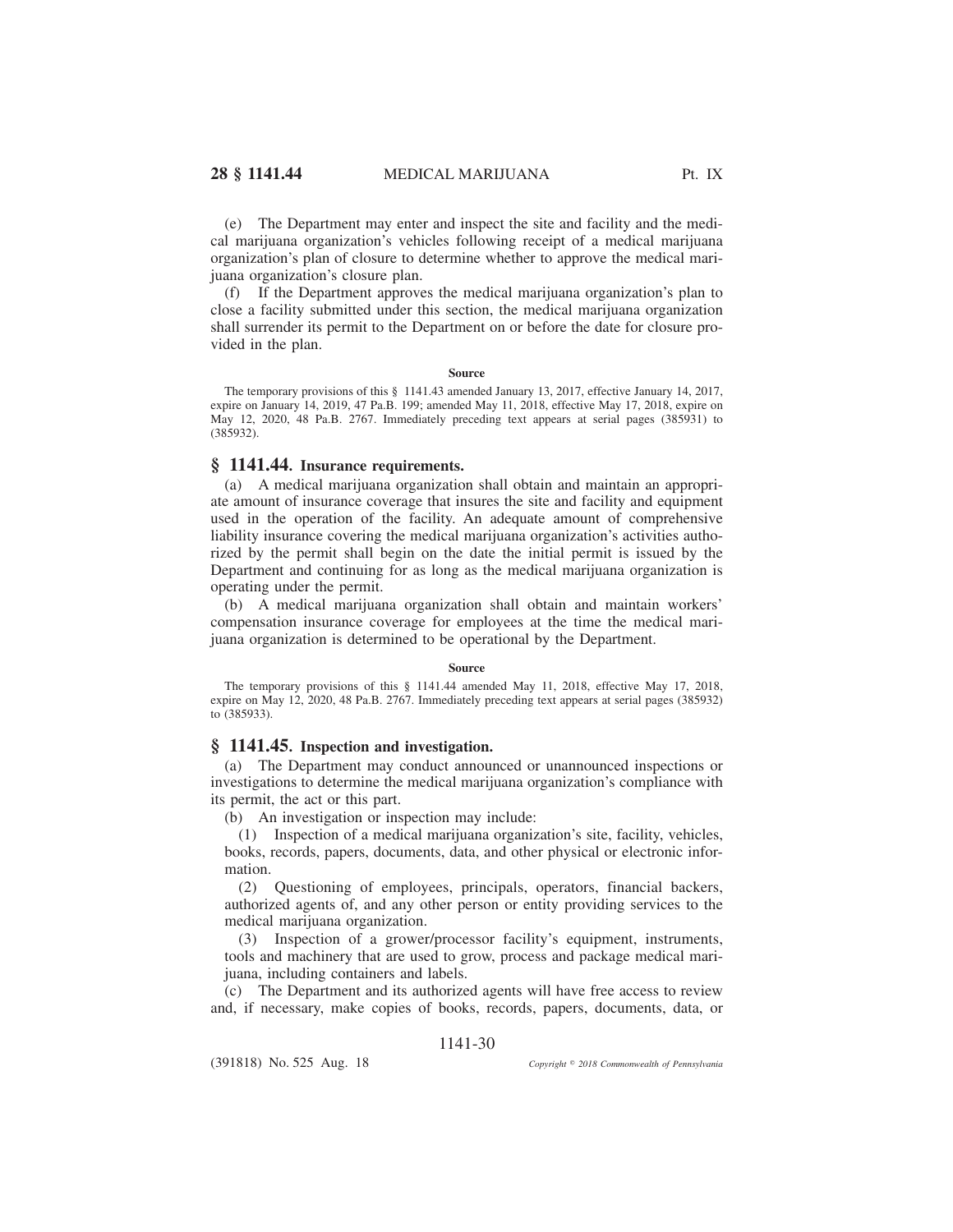other physical or electronic information that relates to the business of the medical marijuana organization, including financial data, sales data, shipping data, pricing data and employee data.

(d) Failure of a medical marijuana organization to provide the Department and its authorized agents immediate access to any part of a medical marijuana organization's site or facility, requested material, physical or electronic information, or individual as part of an inspection or investigation may result in the imposition of a civil monetary penalty, suspension or revocation of its permit, or an immediate cessation of operations pursuant to a cease and desist order issued by the Department.

(e) The Department and its authorized agents will have free access to any area within a site or facility that is being used to store seeds, immature medical marijuana plants, medical marijuana plants, medical marijuana or medical marijuana products for testing purposes and are permitted to collect test samples for testing at an approved laboratory.

#### **Source**

The temporary provisions of this § 1141.45 amended January 13, 2017, effective January 14, 2017, expire on January 14, 2019, 47 Pa.B. 199; amended May 11, 2018, effective May 17, 2018, expire on May 12, 2020, 48 Pa.B. 2767. Immediately preceding text appears at serial page (385933).

### **§ 1141.46. Reports.**

(a) A medical marijuana organization shall submit the following reports to the Department, on forms prescribed by the Department, at the end of the first 12-month period following the issuance of a permit, and as of the end of each 3-month period thereafter:

(1) In the case of a grower/processor:

(i) The number of medical marijuana products sold by the grower/ processor to dispensaries during the period for which the report is being submitted.

(ii) The per-dose price of an amount of medical marijuana products sold by the grower/processor to a medical marijuana organization in a unit of measurement as determined by the Department.

(iii) The number or amount of seeds, immature medical marijuana plants, medical marijuana plants, medical marijuana and medical marijuana products sold by a grower/processer to other growers/processors during the period for which the report is being submitted.

(2) In the case of a dispensary:

(i) The number of medical marijuana products purchased by the dispensary during the period for which the report is being submitted.

(ii) The per-dose price of medical marijuana products purchased by a dispensary in a unit of measurement as determined by the Department.

(iii) The per-dose price of an amount of medical marijuana products dispensed to a patient or caregiver by a dispensary and in a unit of measurement as determined by the Department.

(b) The Department will aggregate the information in the reports submitted by medical marijuana organizations under subsection (a) and post the information on the Department's web site.

# 1141-31

(391819) No. 525 Aug. 18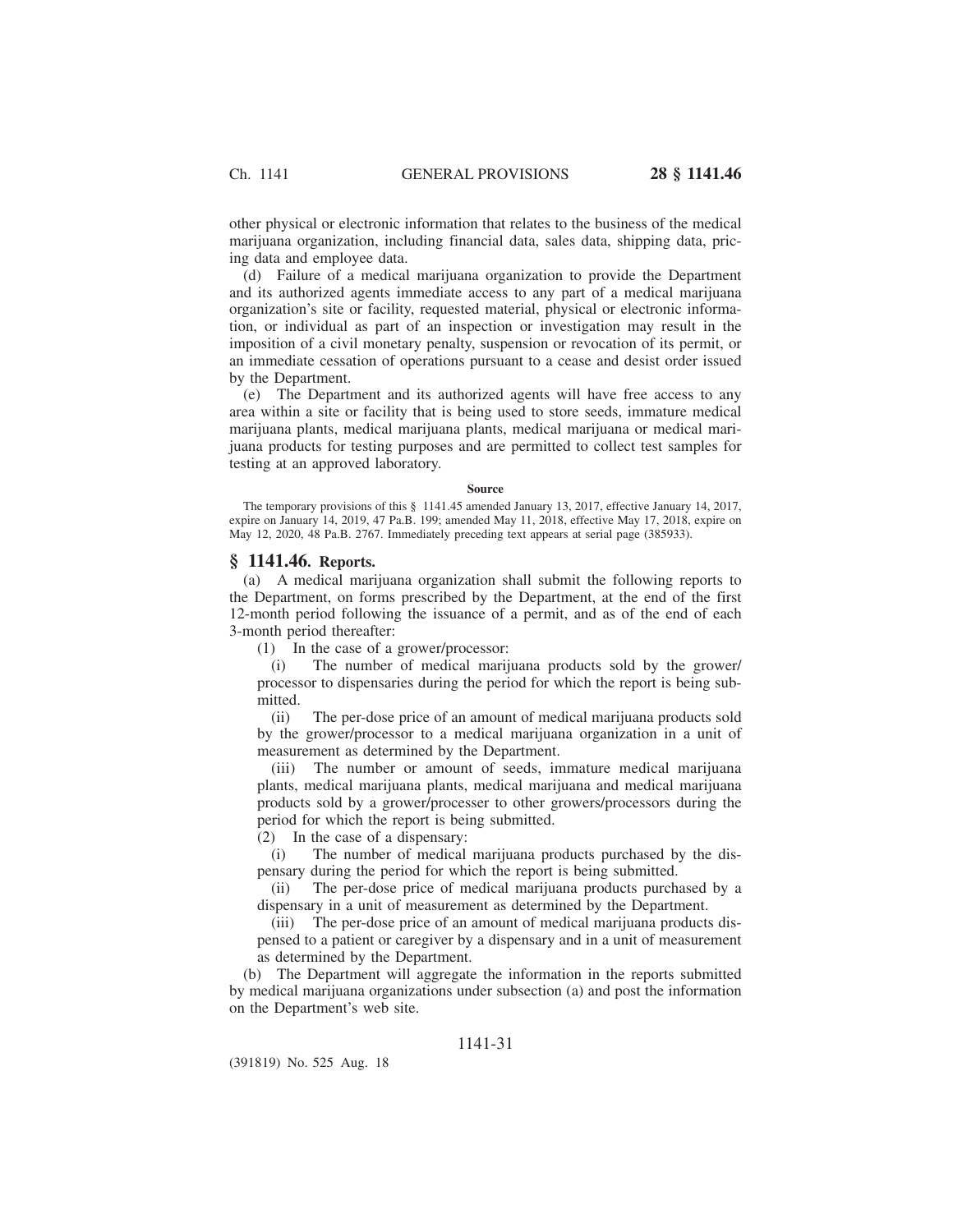(c) The Department may require ongoing reporting of operational and financial information in a form and manner prescribed by the Department.

(d) The Department may require any reports necessary to carry out its responsibilities under the act and this part.

### **Source**

The temporary provisions of this § 1141.46 amended January 13, 2017, effective January 14, 2017, expire on January 14, 2019, 47 Pa.B. 199; amended May 11, 2018, effective May 17, 2018, expire on May 12, 2020, 48 Pa.B. 2767. Immediately preceding text appears at serial page (385934).

### **§ 1141.47. General penalties and sanctions.**

(a) In addition to any other penalty imposed by law for violations of the act or this part, the Department may take one or more of the following actions:

(1) Suspend or revoke a permit if any of the following occur:

(i) The medical marijuana organization fails to maintain effective control against diversion of seeds, immature medical marijuana plants, medical marijuana plants, medical marijuana or medical marijuana products from a facility operated by it or under its control.

(ii) The medical marijuana organization violates a provision of the act or this part, or an order issued under the act or this part.

(iii) The medical marijuana organization violates a provision of other State or local laws regarding the operation of its facility.

(iv) The medical marijuana organization engages in conduct, or an event occurs, that would have disqualified the medical marijuana organization from being issued a permit or having its permit renewed.

(2) Impose a civil penalty of not more than \$10,000 for each violation and an additional penalty of not more than \$1,000 for each day of a continuing violation. In determining the amount of each penalty, the Department will take the following into consideration:

(i) The gravity of the violation.

(ii) The potential harm resulting from the violation to patients, caregivers or the general public.

(iii) The willfulness of the violation.

(iv) Previous violations, if any, by the medical marijuana organization being assessed.

(v) The economic benefit to the medical marijuana organization being assessed resulting from the violation.

(3) Suspend or revoke a permit pending the outcome of a hearing if the Department determines that the health, safety or welfare of the public, a patient or a caregiver is at risk.

(4) Order the restitution of funds or property unlawfully obtained or retained by a medical marijuana organization.

(5) Issue a cease and desist order to immediately restrict the operations of a medical marijuana organization conducted under the permit to protect the public's health, safety and welfare. The following requirements apply:

(i) An order may include a requirement that a medical marijuana organization cease or restrict some or all of its operations. In addition, the order may prohibit the use of some or all of the seeds, immature medical marijuana

# 1141-32

(391820) No. 525 Aug. 18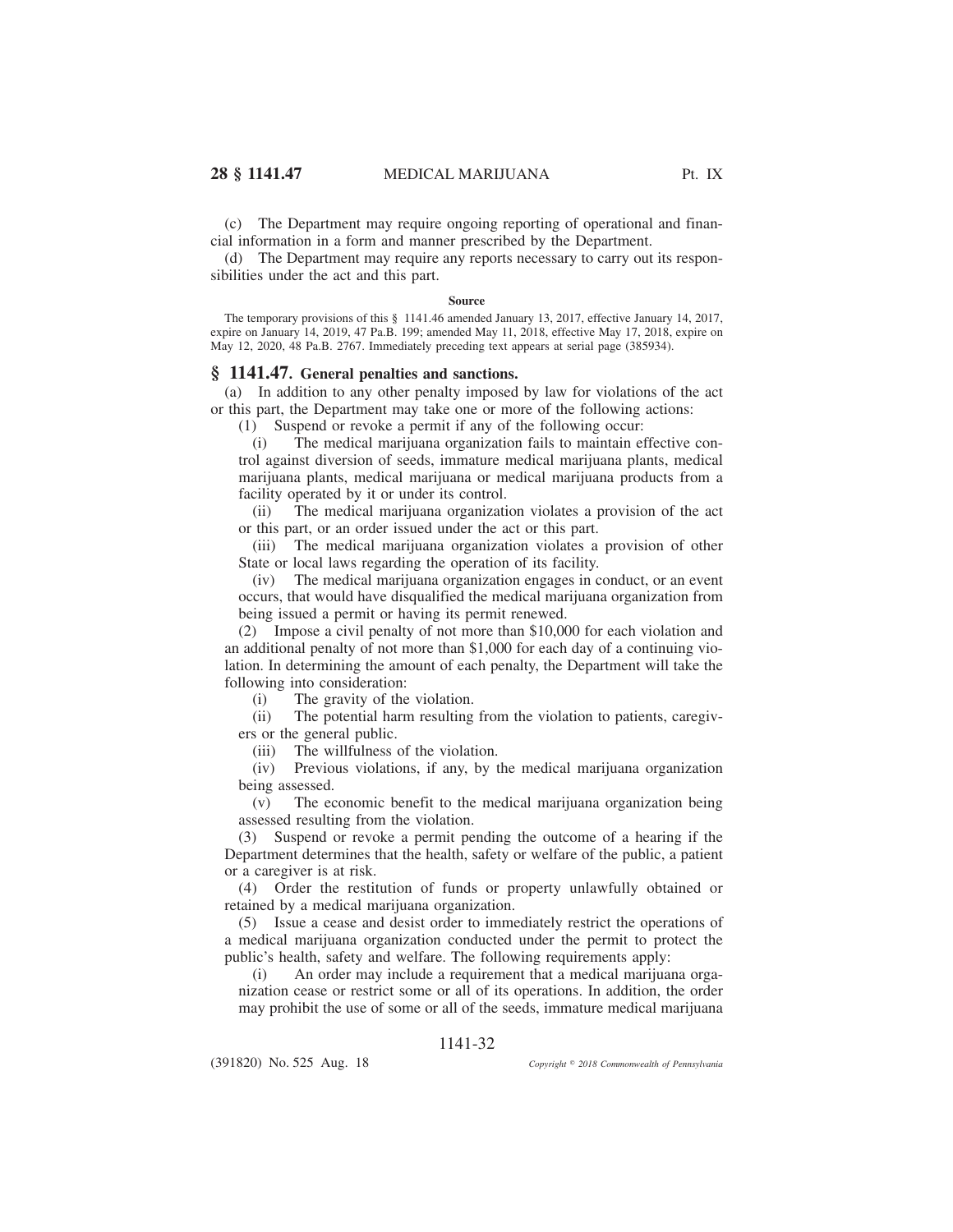plants, medical marijuana plants, medical marijuana or medical marijuana products grown, processed or to be sold by the medical marijuana organization.

(ii) An order may be issued by an authorized agent of the Department immediately upon completion of an inspection or investigation if the agent observes or suspects an operational failure or determines that the conditions will likely create a diversion or contamination of seeds, immature medical marijuana plants, medical marijuana plants, medical marijuana, medical marijuana products, or a risk to patients or the public.

(iii) An order may include:

(A) An immediate evacuation of the site and facility and the sealing of the entrances to the facility.

(B) A quarantine of some or all of the seeds, immature medical marijuana plants, medical marijuana plants, medical marijuana or medical marijuana products found at the facility.

(C) The suspension of the sale or shipment of some or all of the seeds, immature medical marijuana plants, medical marijuana plants, medical marijuana or medical marijuana products found at the facility.

(6) Issue a written warning if the Department determines that either:

(i) The public interest will be adequately served under the circumstances by the issuance of the warning.

(ii) The violation does not threaten the safety or health of a patient, caregiver or the general public, and the medical marijuana organization took immediate action to remedy the violation.

(b) A person who aids, abets, counsels, induces, procures or causes another person to violate the act or this part, or an order issued under the act or this part, shall also be subject to the civil penalties provided under this section.

(c) For violations of the act or this part, the Department may require a medical marijuana organization to develop and adhere to a plan of correction approved by the Department. The Department will monitor compliance with the plan of correction. Failure to comply with the plan of correction may result in the Department's taking action under applicable provisions of this section as it deems appropriate.

(d) The Department's actions under subsections (a) and (b) are subject to 2 Pa.C.S. Chapter 5, Subchapter A (relating to practice and procedure of Commonwealth agencies) and its accompanying regulations, as modified by Chapter 1230 (relating to practice and procedure—temporary regulations).

#### **Source**

The temporary provisions of this § 1141.47 amended May 11, 2018, effective May 17, 2018, expire on May 12, 2020, 48 Pa.B. 2767. Immediately preceding text appears at serial pages (385934) to (385936).

#### **Cross References**

This section cited in 28 Pa. Code § 1141.42 (relating to failure to be operational); and 28 Pa. Code § 1151.42 (relating to complaints about or recall of medical marijuana products).

### 1141-33

(391821) No. 525 Aug. 18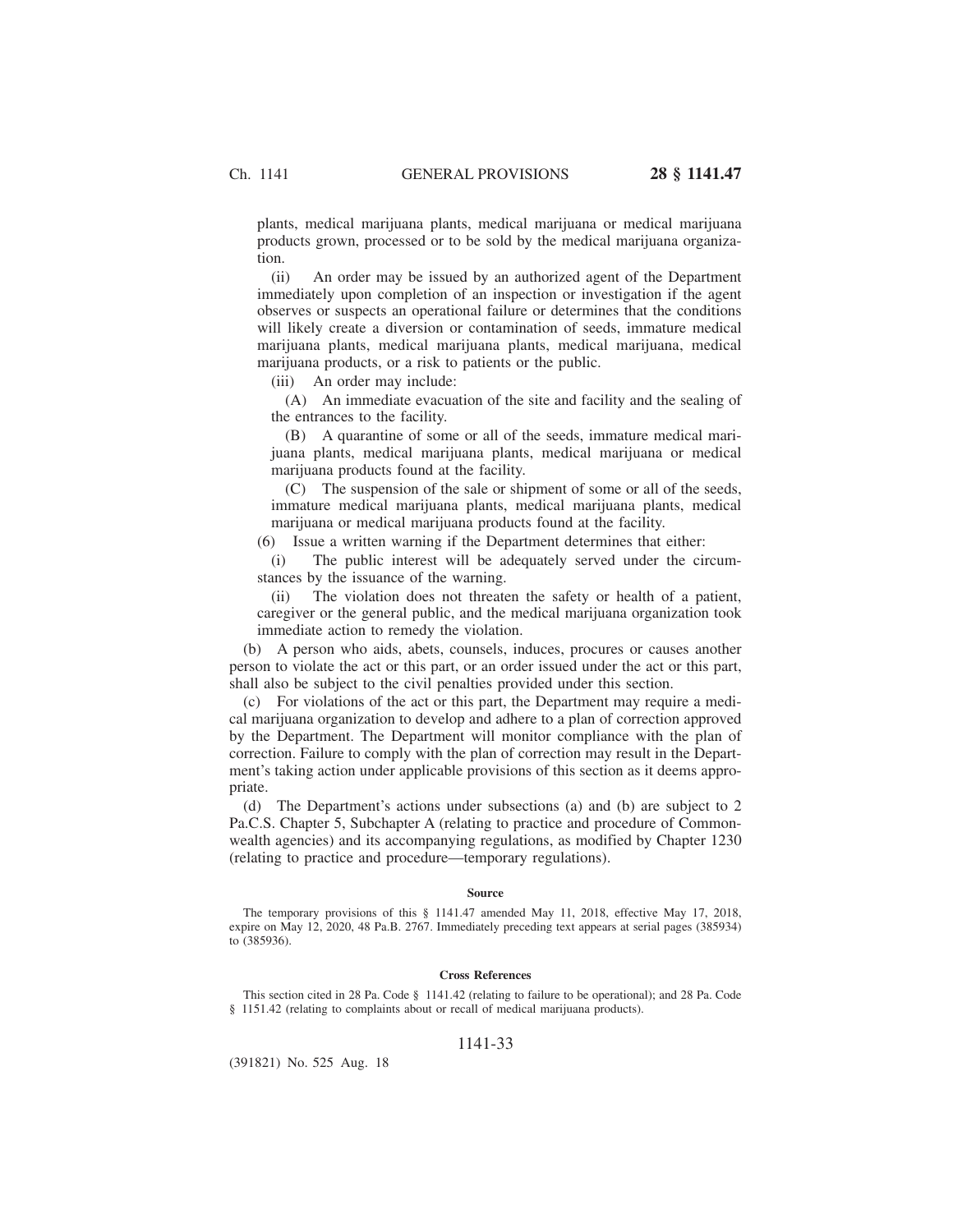## **§ 1141.48. Training.**

(a) As required under the act, the following individuals shall complete a 2-hour training course developed by the Department within the times specified:

(1) Each principal of a medical marijuana organization, prior to starting initial operation of a facility.

(2) Each employee of a medical marijuana organization who has direct contact with patients or caregivers or who physically handles seeds, immature medical marijuana plants, medical marijuana plants, medical marijuana or medical marijuana products, within 90 days after starting employment at the facility.

(b) The training course required under subsection (a) must provide the following information:

(1) The provisions of the act and this part relevant to the responsibilities of principals and employees of medical marijuana organizations.

(2) Proper handling of seeds, immature medical marijuana plants, medical marijuana plants, medical marijuana and medical marijuana products.

(3) Proper recordkeeping.

(4) How to prevent and detect the diversion of seeds, immature medical marijuana plants, medical marijuana plants, medical marijuana and medical marijuana products.

(5) Best practice security procedures.

(6) Best practice safety procedures, including responding to the following:

(i) A medical emergency.

(ii) A fire.

(iii) A chemical spill.

(iv) A threatening event including:

(A) An armed robbery.

(B) A burglary.

(C) A criminal incident.

(c) A medical marijuana organization shall retain the attendance records of its principals and employees and make them available for inspection by the Department and its authorized agents upon request.

(d) The Department will make the 2-hour training course available at no cost to the medical marijuana organization, its principals or employees.

#### **Source**

The temporary provisions of this § 1141.48 amended May 11, 2018, effective May 17, 2018, expire on May 12, 2020, 48 Pa.B. 2767. Immediately preceding text appears at serial pages (385936) to (385937).

## **§ 1141.49. Zoning.**

(a) A grower/processor shall meet the identical municipal zoning and land use requirements as other manufacturing, processing and production facilities that are located in the same zoning district.

(b) A dispensary shall meet the identical municipal zoning and land use requirements as other commercial facilities that are located in the same zoning district.

## 1141-34

(391822) No. 525 Aug. 18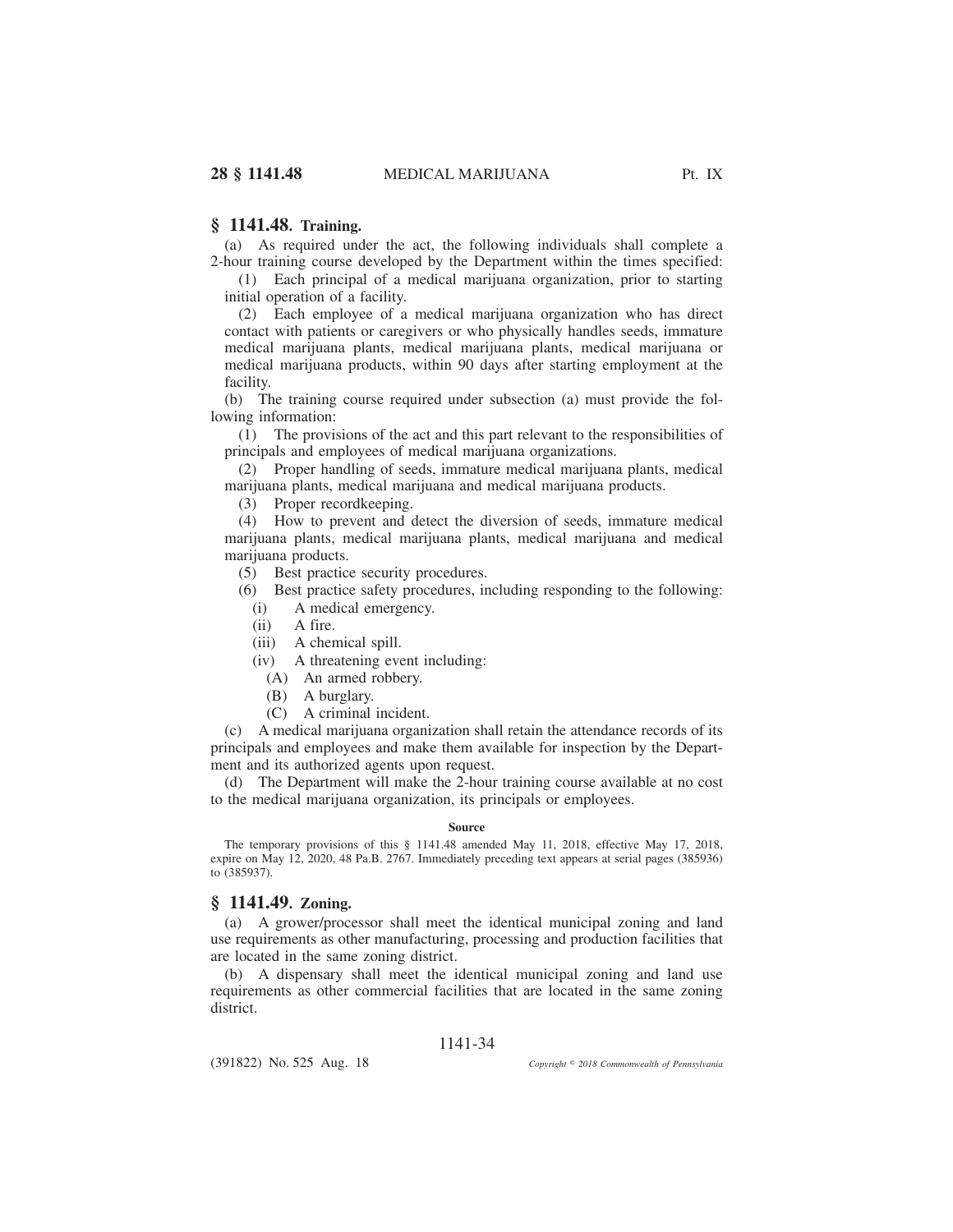#### **Source**

The temporary provisions of this § 1141.49 amended May 11, 2018, effective May 17, 2018, expire on May 12, 2020, 48 Pa.B. 2767. Immediately preceding text appears at serial page (385937).

## **§ 1141.50. Advertising by a medical marijuana organization.**

(a) In the advertising and marketing of medical marijuana and medical marijuana products, a medical marijuana organization shall be consistent with the Federal regulations governing prescription drug advertising and marketing in 21 CFR 202.1 (relating to prescription-drug advertisements).

(b) Promotional, advertising and marketing materials shall be approved by the Department prior to their use.

(c) This part does not apply to information provided by a grower/processor to a dispensary listing various medical marijuana products, instruments and devices that the grower/processor is offering for sale to the dispensary.

### **Source**

The temporary provisions of this § 1141.50 amended January 13, 2017, effective January 14, 2017, expire on January 14, 2019, 47 Pa.B. 199; amended May 11, 2018, effective May 17, 2018, expire on May 12, 2020, 48 Pa.B. 2767. Immediately preceding text appears at serial page (385937).

## **§ 1141.51. Technical advisories.**

The Department may issue technical advisories to assist permittees in complying with the act and this part. Technical advisories do not have the force of law or regulation. Technical advisories provide guidance on the Department's interpretation of, and how a permittee may maintain compliance with, the act and this part. Notice of the availability of a technical advisory will be published in the *Pennsylvania Bulletin*.

#### **Source**

The temporary provisions of this § 1141.51 adopted January 13, 2017, effective January 14, 2017, expire on January 14, 2019, 47 Pa.B. 199; amended May 11, 2018, effective May 17, 2018, expire on May 12, 2020, 48 Pa.B. 2767. Immediately preceding text appears at serial pages (385937) to (385938).

### **§ 1141.52. Effective date and applicability.**

(a) The amended temporary regulations in this chapter take effect on May 17, 2018.

(b) The amended temporary regulations in this chapter do not apply to the evaluation or scoring of a Medical Marijuana Organization Permit Application submitted to the Department from April 5, 2018, through May 17, 2018, as part of the implementation of Phase II of the Medical Marijuana Program.

### **Source**

The temporary provisions of this § 1141.52 adopted May 11, 2018, effective May 17, 2018, expire on May 12, 2020, 48 Pa.B. 2767.

(391823) No. 525 Aug. 18